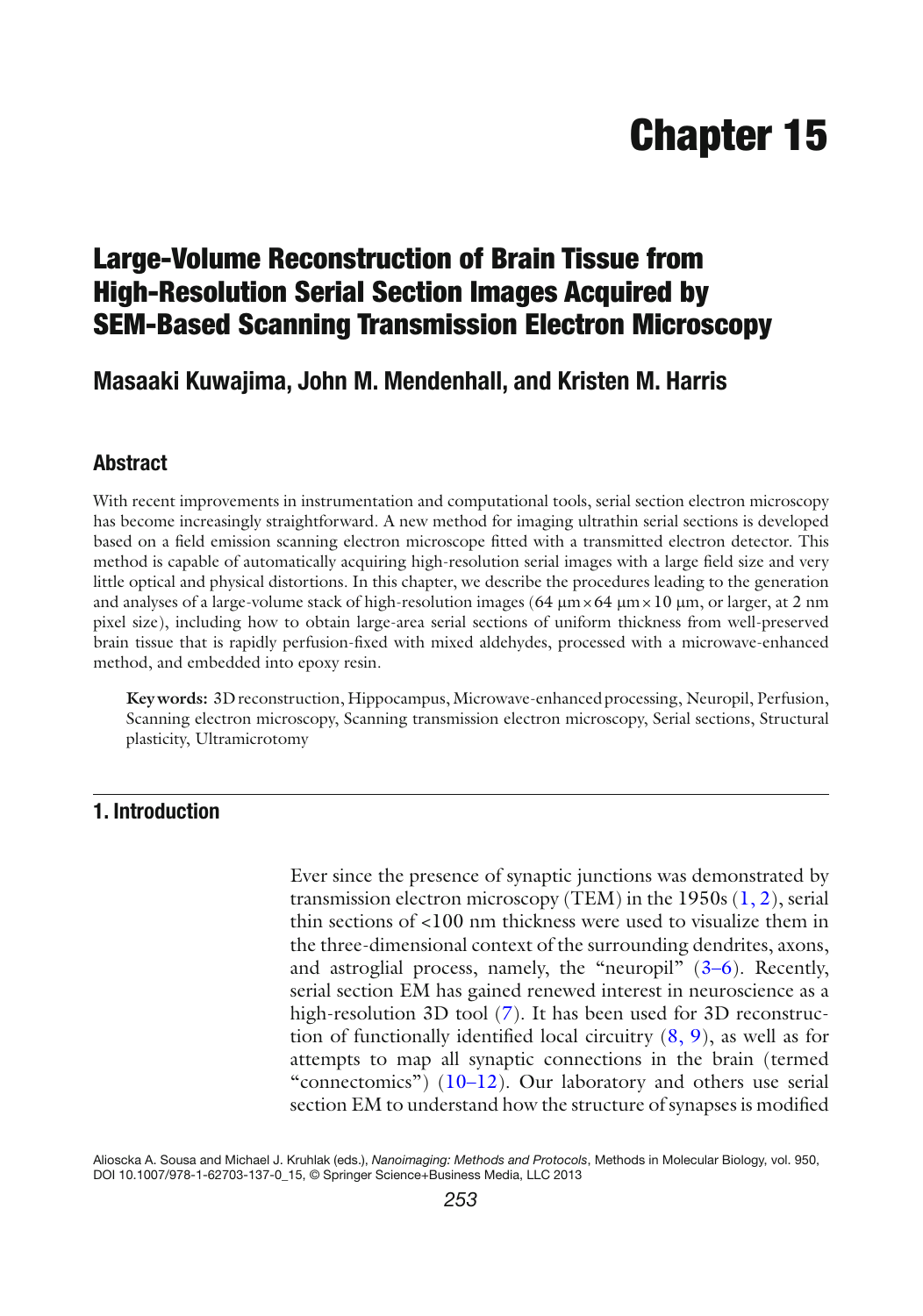by experience (or in models of learning and memory), which can ultimately alter the connection profile for a neuron  $(13-15)$ . In this case, a pixel size of  $\leq$ 2 nm is required for reliable identification and analyses of subcellular structures (e.g., polyribosomes, microtubules, and smooth endoplasmic reticulum) that may play crucial roles in structural plasticity of synapses.

In order to implement the appropriate serial section EM system to address a particular set of scientific questions, one must consider the features that ultimately determine the system's limitations. These include (but are not limited to): platform (e.g., scanning vs. transmission EM), imaging mode (e.g., detection of transmitted vs. back-scattered electrons), serial sectioning method (e.g., diamond knife vs. focused ion beam), specimen presentation (e.g., block face vs. ultrathin sections), and imaging field size. Two serial section EM systems are based on scanning electron microscopy (SEM) with the detection of back-scattered electrons from the block face that is serially removed either by focused ion beam (FIB-SEM)  $(16-19)$  or diamond knife inside the SEM chamber (SBFSEM)  $(20)$ . These approaches can generate thinner sections  $(-25 \text{ nm}$  for SBFSEM and  $-5 \text{ nm}$  for FIB-SEM) than the sections obtained for traditional serial EM (~45 nm). Thus, the voxels obtained through FIB-SEM imaging can be more isotropic (several nanometers per side). The FIB-SEM is limited by the size of the field that can be milled and imaged, usually less than 100  $\mu$ m × 100  $\mu$ m. The destructive nature of SBFSEM and FIB-SEM precludes post-embedding immunolabeling, reexamination of areas of interest at a higher magnification, or use of EM tomography, which can generate virtual sections of less than 3 nm thickness. In other serial section EM approaches, the images are acquired from ultrathin sections. They can be collected automatically on electron-opaque plastic tapes (automatic tape-collecting lathe ultramicrotome, or ATLUM)  $(21)$  or manually on glass microscope slides (array tomography)  $(22)$  that can be archived for repeated SEM and light microscopy imaging. Array tomography provides a relatively straightforward platform for immunolabeling and correlative fluorescence and electron microscopy. Serial sections collected on traditional TEM grids can be imaged with a TEM custom-fitted with an array of CCD cameras (TEMCA), which rapidly acquires images with larger field size  $(8)$ . However, TEMCA is cumbersome and expensive, and the resulting images can still suffer from the specimen drifting, optical distortion, and beam damage that are inherent in TEM imaging.

We have recently developed a new method for imaging serial sections using scanning transmission electron microscopy (STEM) based on a field emission (FE) SEM fitted with a multi-mode transmitted electron detector  $(23)$ . This system allows for semiautomated acquisition of large-field images (single field size of 64  $\mu$ m × 64  $\mu$ m square, or more with mosaic) at a high resolution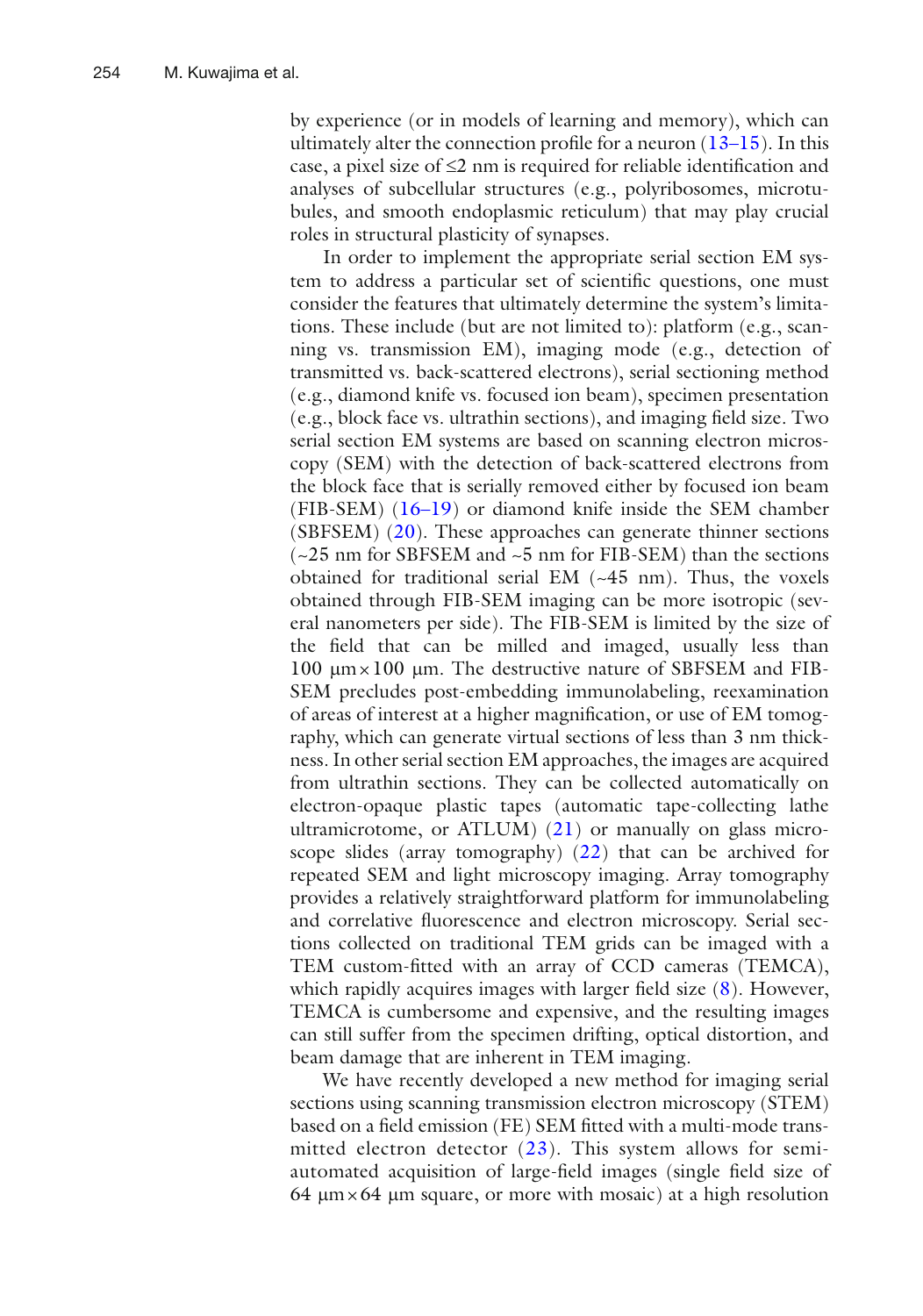<span id="page-2-0"></span>(1 or 2 nm pixel size) from multiple grids spanning an entire series of  $\geq$ 200 serial sections loaded on a single specimen holder (with multiple holders, the total section number is only limited by how many can be sectioned). Images taken on this system have less optical distortion and specimen drift, and the resolution is comparable to those taken on a conventional TEM with a bottom-mount CCD camera (pixel dimension =  $4,080 \times 4,080$ ) at a magnification of about 5,000×. Archived serial sections on conventional TEM grids can be imaged on this SEM system without modification. In addition, less operator involvement is required, and the instrument can be obtained for about half the cost of a conventional TEM with a large-format CCD camera. Recent improvements in computational tools are also making it easier to handle large-field serial images for alignment and analysis, as well as to generate realistic three-dimensional reconstructions of segmented objects  $(24-32)$ .

In order to take advantage of these advanced tools for studying structural plasticity, however, one must start with well-preserved brain tissue, which can be achieved by rapid perfusion-fixation with mixed aldehydes while the animal is under artificial ventilation to minimize hypoxic damages  $(33)$ . Once well-fixed tissue undergoes microwave-enhanced processing and is embedded into epoxy resin  $(34)$ , serial thin sections of uniform thickness  $(-45 \text{ nm})$  must be obtained from a precisely targeted brain region of interest while minimizing flaws, such as folds, knife marks, and debris from stain or dust  $(35)$ . The following describes our routine methods to generate series of high-quality EM images from neuropil in the hippocampal dentate gyrus of perfusion-fixed brain tissue embedded in epoxy resin. The resulting image series is then used for quantitative analyses and three-dimensional reconstruction of neuronal and glial structures.

#### **2. Materials**

General reagents, equipment, and supplies include: purified water (double-distilled or 18 M $\Omega$ ), 1 N aqueous NaOH, 1 N aqueous HCl, balance, forceps, glassware (e.g., beakers, cylinders, flasks, petri dish, and vials), hot plate stirrer, osmometer, small paint brush, pH meter, sonicator, cyanoacrylate glue (e.g., Super Glue<sup>®</sup>), desiccant, filter paper, glass microscope slides and cover glass (#1) thickness), Kimwipes®, Parafilm M®, pipettes, razor blades, syringes, syringe filters (pore size =  $0.22 \mu$ m).

 1. Animals: Adult rats (typically 4–6 months old; see Note 1 ). They can be naïve, or ones that underwent in vivo experiments such as electrophysiological recordings or behavioral learning.  *2.1. Perfusion-Fixation*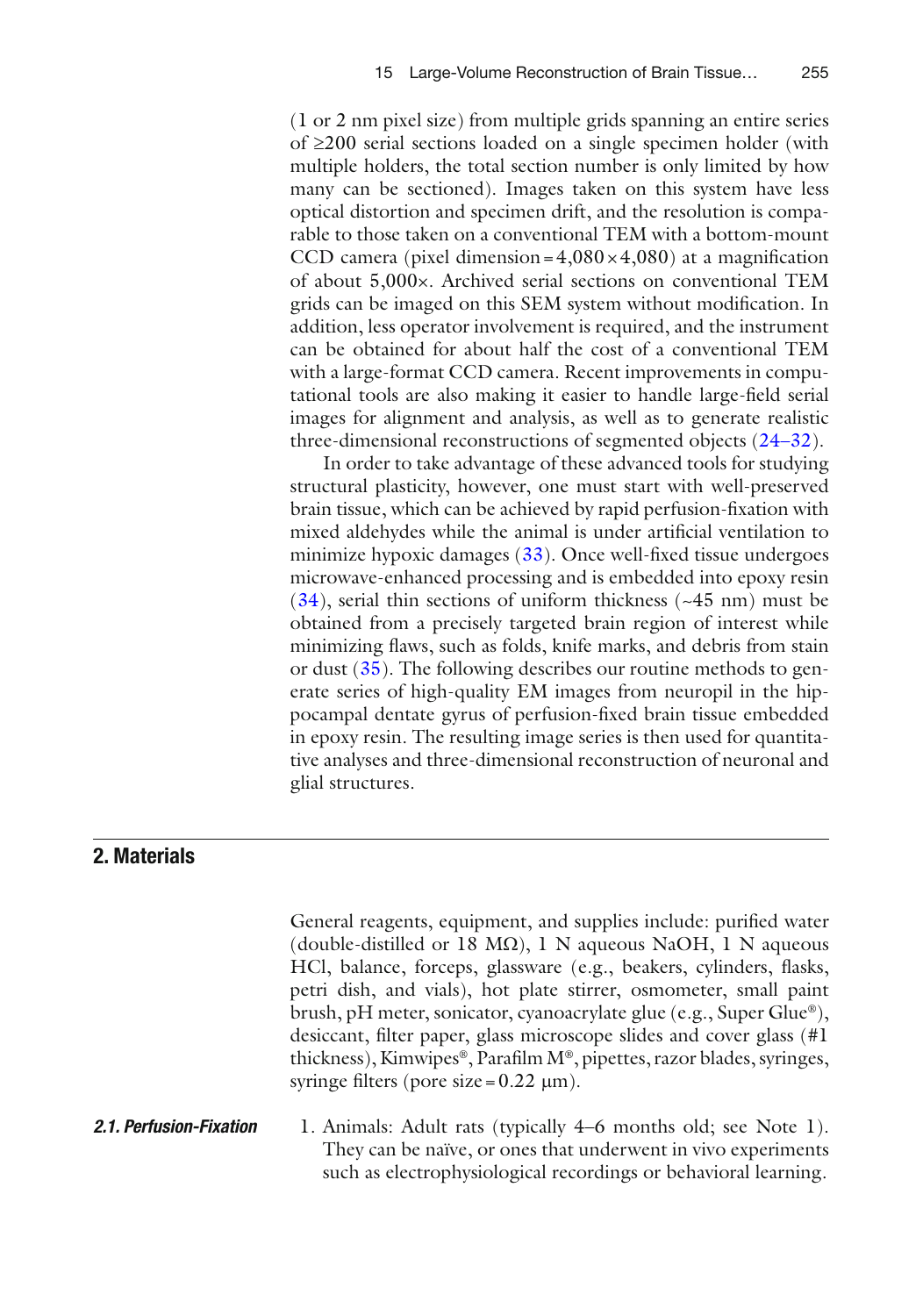<span id="page-3-0"></span>

Fig. 1. A simplified diagram of the perfusion apparatus as described in Subheadings [2.1](#page-2-0) and [3.1.](#page-7-0)

- 2. Anesthetics (halothane or isoflurane; see Note 2), vaporizer (Midmark), and a large desiccator jar.
- 3. Surgical tools such as scalpels, scissors, suture, forceps, hemostats, bone rongeurs, and spatulas.
- 4. Perfusion apparatus (Fig. 1): dissection tray, Styrofoam board, pins,  $O_2/CO$ ,  $(95\%/5\%)$  tank and regulator, small animal ventilator, nose cone, sphygmomanometer (with the cuff cut off), water bath, 2-L glass bottles, hypodermic needles. These components are assembled with an assortment of stoppers, tubing, connectors, clamps, and valves (see Note 3 ).
- 5. Krebs-Ringer Carbicarb buffer (KRC): 2.0 mM CaCl<sub>2</sub>, 11.0 mM D-glucose, 4.7 mM KCl, 4.0 mM MgSO<sub>4</sub>, 118 mM NaCl, 12.5 mM  $\text{Na}_2\text{CO}_3$ , 12.5 mM  $\text{NaHCO}_3$ , pH = 7.35–7.4, osmolality =  $300-330$  mmol/kg (see Note 4).
	- 6. Fixative: 2.0% formaldehyde, 2.5% glutaraldehyde, 2 mM  $CaCl<sub>2</sub>$ , 4 mM MgSO<sub>4</sub>, 100 mM sodium cacodylate, pH=7.35 (aldehydes and sodium cacodylate are obtained from Ladd Research; see Note 5).
	- 7. Vacuum filter system (pore size =  $0.22 \mu m$ ) to filter KRC and fixative.

#### 1. Vibrating blade microtome.  *2.2. Tissue Processing*

- 2. 24-well plates.
- 3. 0.1 M phosphate buffer, pH 7.4.
- 4. Dissecting microscope.
- 5. Small dissecting knife, ~4 mm cutting edge (Fine Science Tools).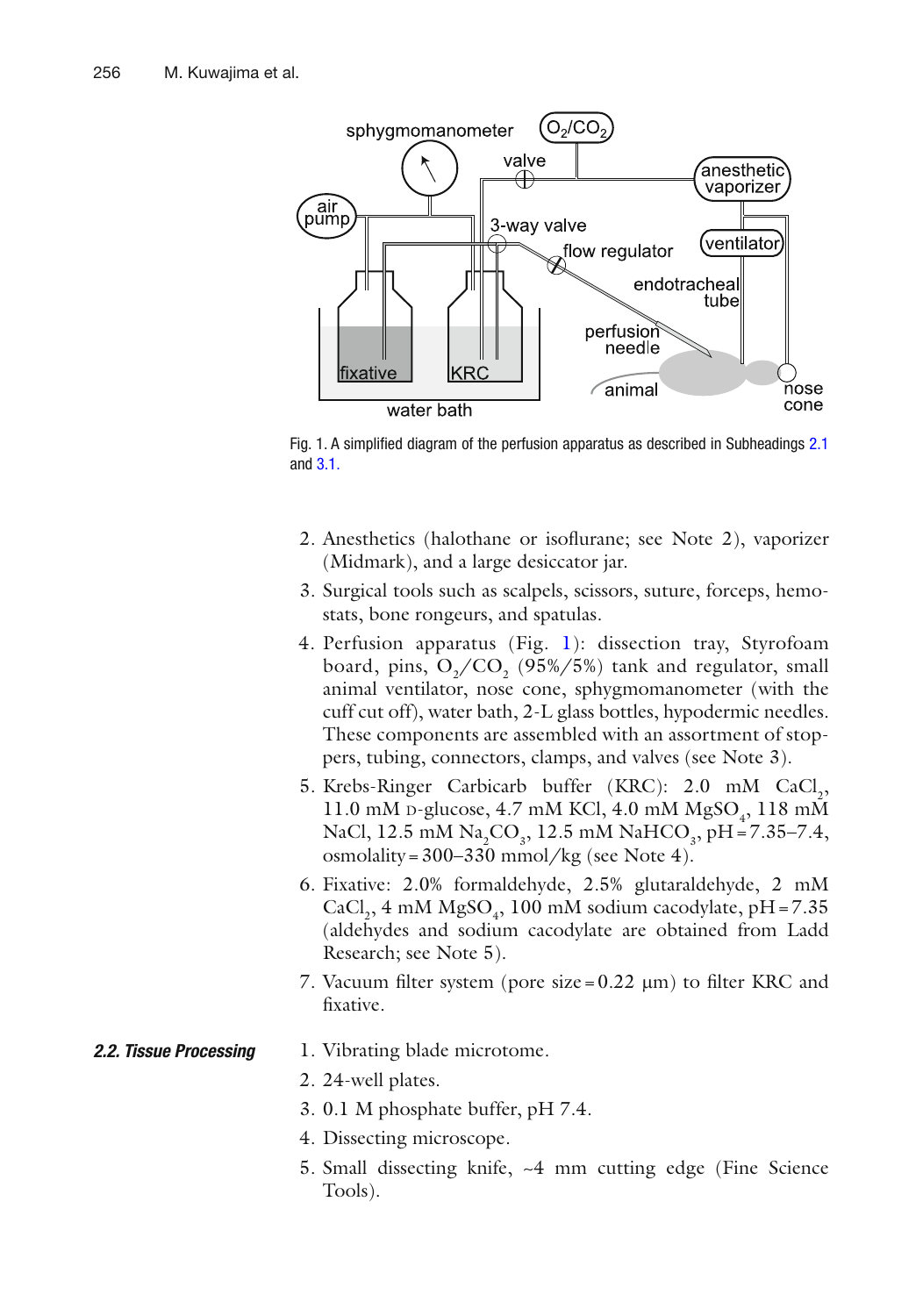- 6. 0.1 M sodium cacodylate buffer, pH 7.4.
- 7. Agarose: 7% in purified water.
- 8. Laboratory microwave oven with vacuum chamber and cooling stage (Ted Pella): prior to tissue processing, the magnetron needs to be warmed up by running it for 2 min at 175 W.
- 9. Tissue processing basket (Ted Pella).
- 10. Reduced osmium: 1% osmium tetroxide (see Note 6) and 1.5% potassium ferrocyanide  $\left[\mathrm{K_{4}Fe(CN)_{6}}\,3\mathrm{H}_{2}\mathrm{O}\right]$  in sodium cacodylate buffer.
- 11. 1% Osmium tetroxide in sodium cacodylate buffer (see Note 6 ).
- 12. Uranyl acetate (ACS reagent grade).
- 13. Ethanol (see Note 7).
- 14. Propylene oxide.
- 15. LX-112 epoxy resin embedding kit (Ladd Research).
- 16. Rotator.
- 17. Chien embedding mold (Electron Microscopy Sciences, Polysciences, or Ted Pella).
- 18. Laboratory oven.

#### *2.3. Ultramicrotomy and Post-section Staining*

- 1. SynapTek™ beryllium-copper slot grids, slot size = 1 mm × 2 mm or 0.5 mm × 2 mm (Ted Pella or Electron Microscopy Sciences).
- 2. Pioloform® F (Ted Pella): 0.7% solution in high-purity chloroform.
- 3. Supplies for casting Pioloform films, including a film casting device (Electron Microscopy Sciences), Ross optical lens tissue paper, 70% ethanol, Alconox® (saturated aqueous solution filtered and diluted to  $\sim$ 20%), and a large glass container (to contain water on which Pioloform films are floated).
- 4. Ultramicrotome (Leica Microsystems), placed in a Plexiglas enclosure on an air table in a dedicated room (Fig. [2g\)](#page-6-0).
- 5. Diamond trim knife (DiATOME cryotrim 20).
- 6. Diamond thin-sectioning knife (DiATOME ultra 35).
- 7. Supplies for manipulating and picking up serial sections such as eyelash, forceps, and grid box.
- 8. Grid staining dish (with lid): 55 mm glass Petri dish filled with melted dental wax. Indentations are made on the wax surface with a razor blade so that grids can be inserted vertically.
- 9. Uranyl acetate: Saturated aqueous solution. Add 6.25 g of uranyl acetate to 100 ml of purified water and sonicate for up to 1 h. Store at 4°C.
- 10. Reynolds' lead citrate stain  $(36)$ : In purified water boiled to expel CO<sub>2</sub>, completely dissolve lead nitrate (Ladd Research)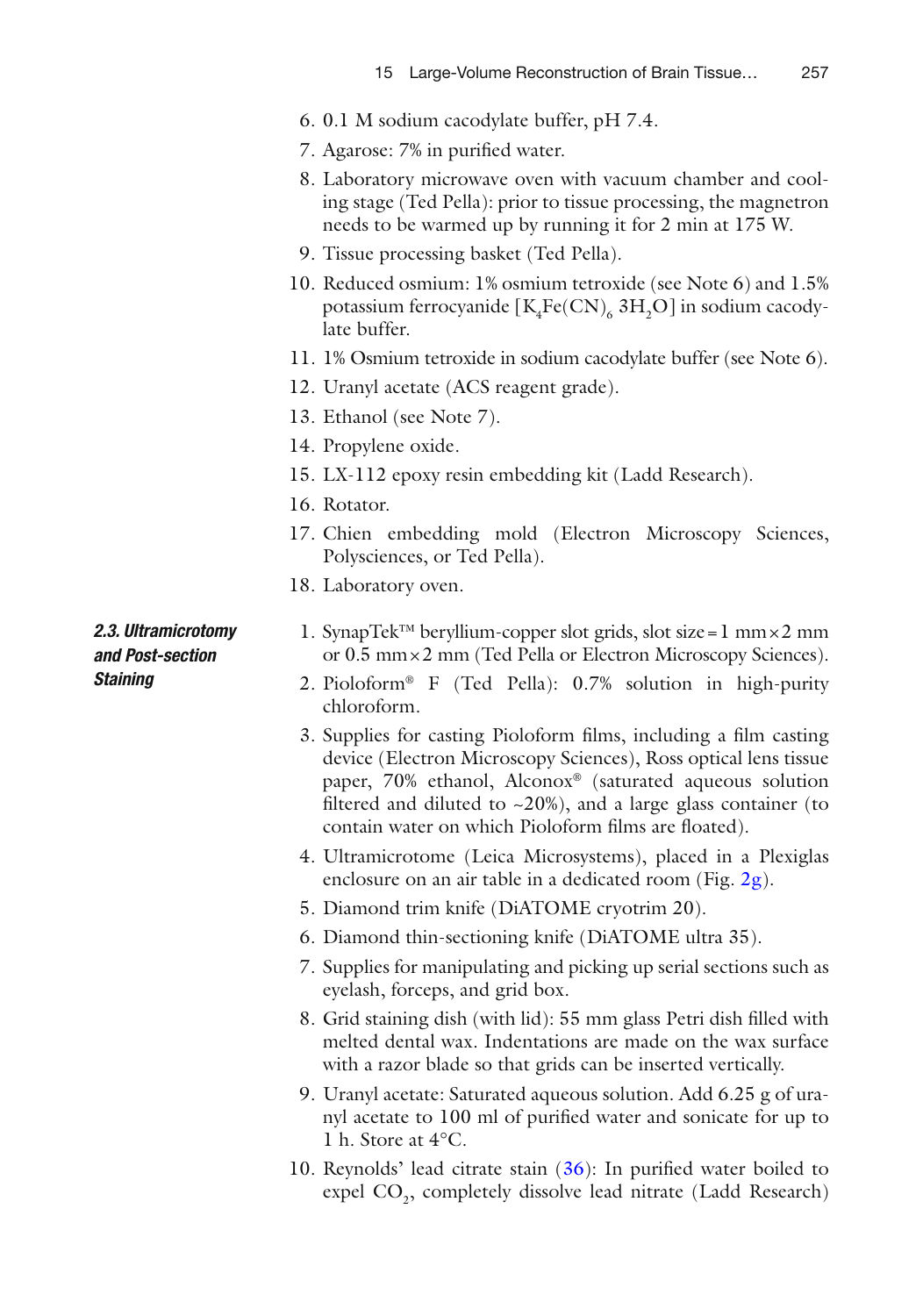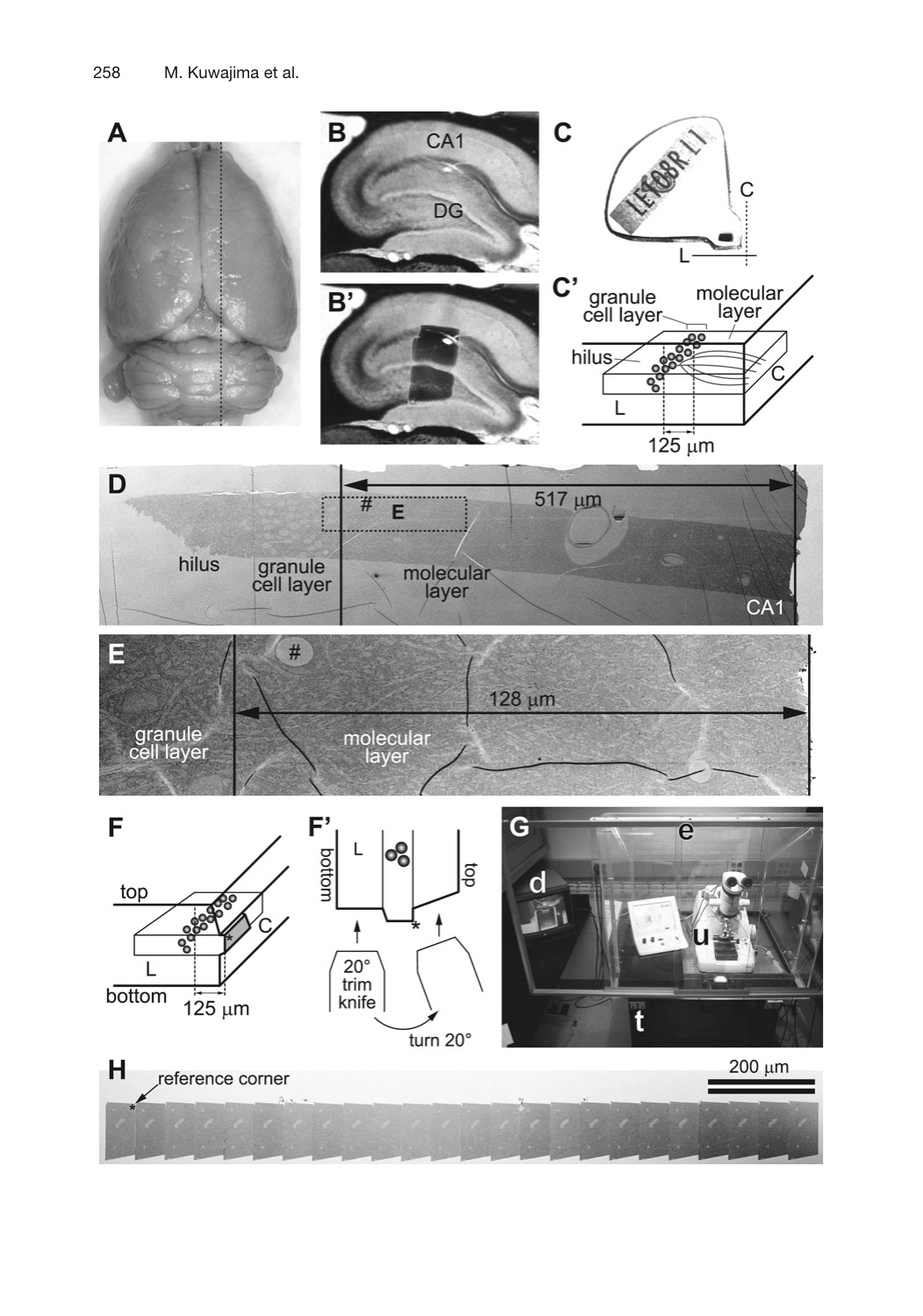for the final concentration of  $2.66\%$ , then sodium citrate (3.52%) final). The solution will turn milky white. After letting stand for 30 min with occasional mixing, add fresh aqueous sodium hydroxide  $(0.16 \text{ N} \text{ final})$  (see Note 8). To avoid exposure to air, store in 10 ml syringes with syringe filer and hypodermic needle stuck on a rubber stopper at 4°C.

- 11. Sodium hydroxide: some pellets and 0.02 N aqueous solution.
- <span id="page-6-0"></span> 1. Zeiss FE SEM with a retractable transmitted electron detector and a specimen holder for TEM grids: a SUPR $A^{\circ}$  40 in this configuration is used in our laboratory, and the following descriptions of the microscope operation will be based on this model. Other current models of Zeiss FE SEM can also be configured in the same manner, and their operations are essentially identical to ours. At the time of this writing, Zeiss is the sole source of the FE SEM system designed for high-resolution large-field STEM imaging of biological samples as described in this chapter.  *2.4. Serial Section Imaging and Analysis*
	- 2. Zeiss ATLAS™ system integrated with the SEM for semiautomated large field imaging.

Fig. 2. (a) Dorsal view of a perfusion-fixed adult rat brain. *Dotted black line* indicates an approximate location from which the slice shown in **b** and **b**¢ was taken on a vibrating blade microtome. ( **b** ) A parasagittal slice of the hippocampus. Area CA1 and the dentate gyrus (DG) are indicated. (**b**<sup>'</sup>) The same slice as in **b**, with a superimposed image of the dentate tissue embedded in the epoxy block shown in **c**. (c) An epoxy block containing the dentate tissue dissected from the slice shown in **b** and **b**<sup> $\prime$ </sup>. The Chien embedding mold was used so that the tissue can be cut from two faces of the block (C with *dotted line* = "cross-section face"; L with *solid line* = "longitudinal face"). (c') A diagram indicating the orientation of the tissue in the block shown in **c** . The "cross-section face" (C) is parallel to the granule cell layer ( *gray spheres* ), and dendrites ( *gray curved lines* in the molecular layer) of these cells are cut in cross section in this plane. The "longitudinal face" (L) is perpendicular to the cell layer and the cross-section face, and therefore the dendrites are cut longitudinally in this plane. In this example, serial sections are cut from the cross-section face at  $125 \mu m$  from the top of the granule cell layer (i.e., middle molecular layer). (**d**) An electron micrograph of a test-thin section cut from the longitudinal face of the block shown in **c** . This image is used to determine how much of the tissue must be trimmed to reach the target location on the crosssection face (i.e., 517 – 125 μm = 392 μm to trim). The *rectangle* with *dotted line* indicates the area imaged in E after trimming. "Hash" corresponds to the location of capillary seen in E. Note that flaws in the thin section or Pioloform film (e.g., folds) cannot be avoided in sections of this size (also see **e** ), but they are minimized in serial sections cut from a much smaller block face (see **h**). (**e**) An electron micrograph of another test-thin section, taken after trimming to the target location. The target (125  $\mu$ m) will be well within a series of 200 serial sections (spanning about 9  $\mu$ m), so the final block face is trimmed at this point. (**f**) A diagram showing the final block face (*gray trapezoid* area) trimmed on the cross-section face of the block. The *asterisk* (also in **f**¢ and **h** ) indicates the "reference corner": the edge extending into tissue from this corner is perpendicular to the block face, and therefore remains constant throughout the series. (**f**<sup>\*</sup>): The *top-down* view of the longitudinal face of the block in **f** , depicting the method for trimming the top and bottom edges of the block face. After the bottom edge is trimmed with a 20° slope, the knife is turned 20° to the right, so that the top edge is trimmed to become perpendicular to the block face. ( **g** ) In a dedicated room, the ultramicrotome (u) is placed in a Plexiglas enclosure (e) on an air table (t). A video camera is fitted to the ultramicrotome so that serial sectioning can be monitored with a video display (d) after closing the glass front window of the enclosure. (h) A low-magnification SEM image of a segment of serial sections on a single Pioloform-coated grid. Large capillaries are evident in each section. The reference corner (indicated by *asterisk* ) is used to navigate to the ROI during imaging (see Fig. [3d](#page-12-0)).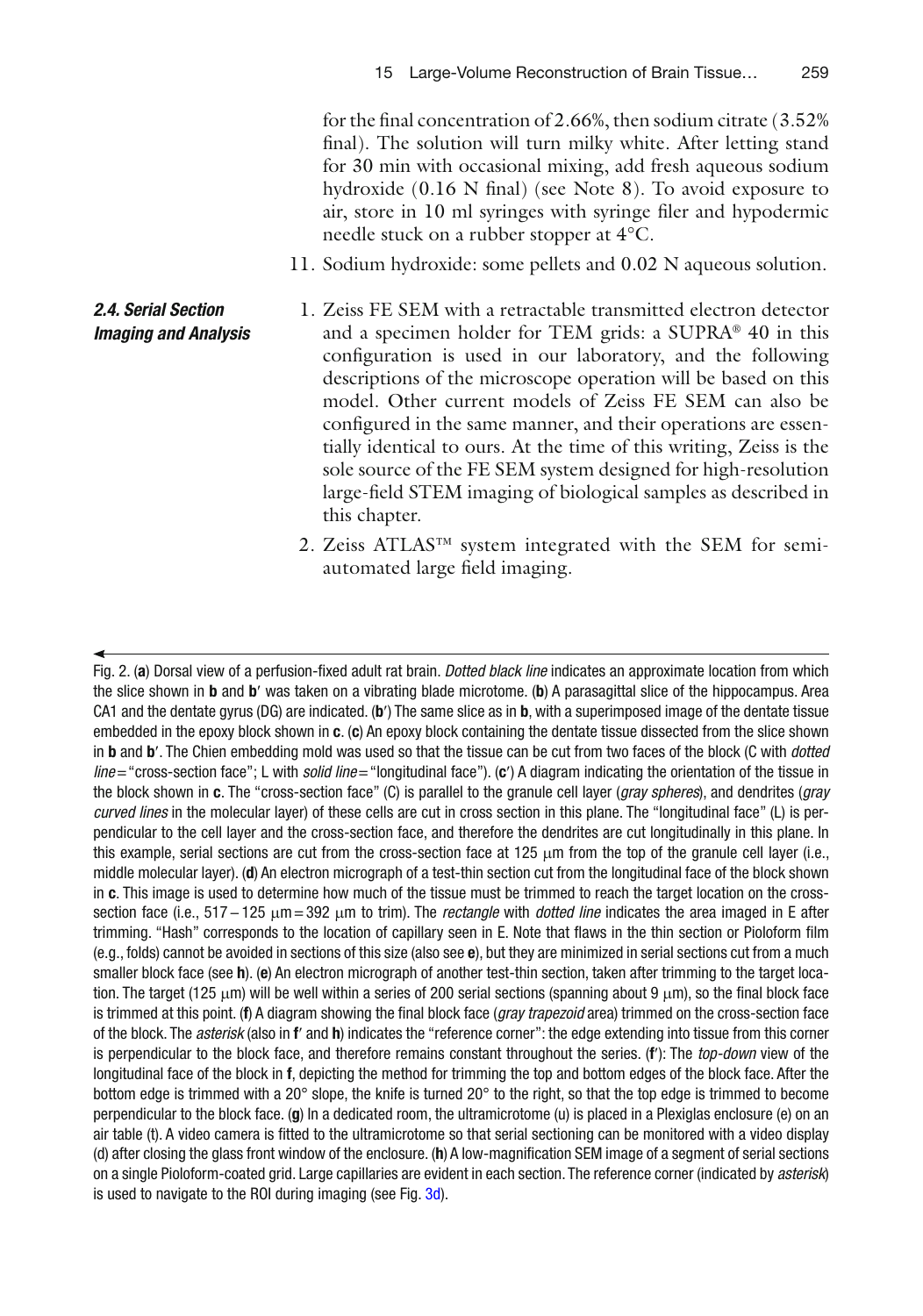- <span id="page-7-0"></span> 3. Grating replica grid for calibration (Electron Microscopy Sciences).
- 4. Workstation running FIJI for image alignment and other preprocessing (freely available at:  $\frac{http://fiji.sc/}{$  (see Note 9). A workstation with multiple CPU cores (e.g., ours has 16 cores at 2 GHz) with 64 GB of RAM and 2 TB of hard drives set up in RAID should be sufficiently powerful to handle series of large serial images (~500 MB per image).
- 5. Workstation running RECONSTRUCT™ (version 1.1.0.0; 32-bit) for image analysis and 3D reconstruction (freely available at: <http://synapses.clm.utexas.edu/>) (26).

#### **3. Methods**

#### *3.1. Perfusion-Fixation ( See Notes 10 and 11 )*

This perfusion-fixation procedure is performed best with two persons, one acting as the surgeon (i.e., performing tracheotomy and inserting the perfusion needle) and the other as assistant (i.e., adjusting the delivery pressure, switching from KRC to fixative, etc.). A simplified schematic of our perfusion apparatus is illus-trated in Fig. [1.](#page-3-0) A hand air pump (a modified sphygmomanometer) is used to apply pressure to drive the perfusates (KRC and fixative), which are warmed in a water bath so that they are at 37°C at the tip of perfusion needle (13-gauge). KRC is bubbled with  $\mathrm{O_2/CO_2}$ (95%/5%) for at least 30 min prior to start of perfusion.  $O_p/CO_p$ is also used to drive an anesthetic vaporizer, which is connected to a nose cone (used until tracheotomy is done; step 3 below) and a ventilator (for artificial respiration). The ventilator is in turn connected to an endotracheal tube, which is made with tubing attached to a blunt 16-gauge needle (1 cm long).

- 1. The vaporizer is set at 5% anesthetic with the flow at 400 ccm. The ventilator should be running at 120 strokes/min with a tidal volume of 1.5 cc.
- 2. Anesthesia is induced in a large desiccator jar with a wad of several small Kimwipes. Five minutes prior to placing the animal, add  $\sim$ 1.5 ml of halothane or isoflurane to the Kimwipes below the perforated plate and put the lid on the desiccator. Make sure the animal does not come in contact with liquid halothane or isoflurane. Test the animal's anesthesia level with a toe pinch. A sufficiently anesthetized animal will not respond. After attaching the nose cone, the animal is secured with pins onto a Styrofoam board in the dissection tray.
- 3. To establish artificial respiration, surgically expose the trachea via a chin-to-sternum incision, partially cut across the trachea, and insert the endotracheal tube into the trachea. A piece of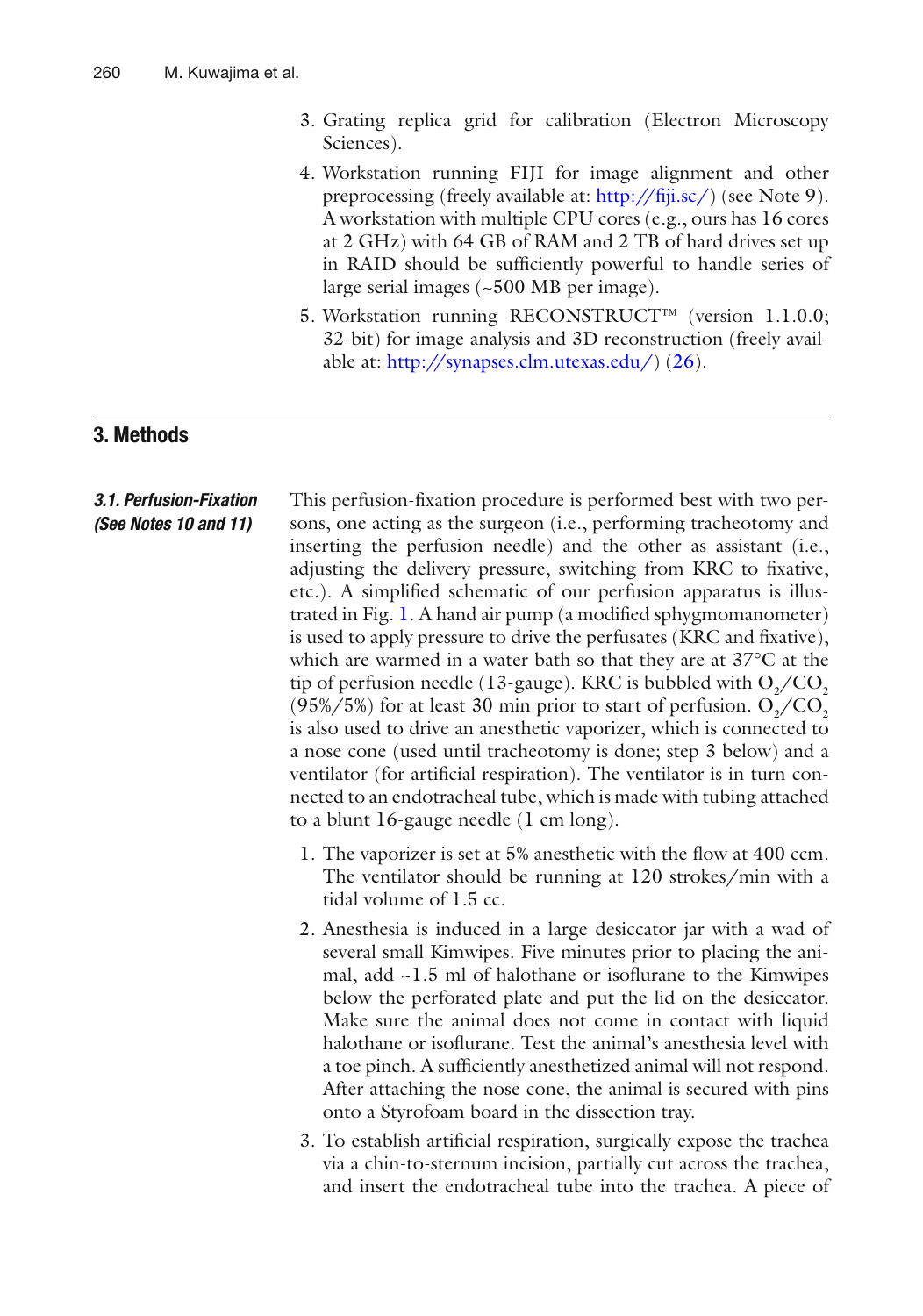suture is tied around the trachea to secure the inserted tube. The nose cone can be removed at this point.

- 4. After opening the thoracic cavity and exposing the heart, the right atrium is cut and perfusion needle is inserted into the left ventricle to start perfusion with warm oxygenated KRC delivered at 80 mmHg for a few seconds.
- 5. The perfusate is switched to the fixative solution, and the pressure is increased to 180 mmHg. The chin is cut to see if the fixative drips out, which confirms that it is delivered to the head (see Note  $12$ ). After 10 min of perfusion with fixative, the pressure is reduced to 40–80 mmHg, or to the point where fixative is very slowly dripping from the cut chin of the animal. At the end of perfusion, each animal should have received  $1,800-2,000$  ml of fixative over the course of about 60 min (see Note 13).
- 6. The brain is allowed to remain undisturbed in the cranium for at least 1 h (but not more than a few hours). Then it is carefully dissected from the cranium (Fig. [2a](#page-6-0)) and soaked in the same fixative solution overnight at RT (see Notes 14 and 15).
- 1. The fixed brain is transferred to phosphate buffer and sliced with a vibrating blade microtome. We typically take parasagittal slices at the thickness of  $70 \mu m$ . The slices are sequentially collected and stored in 24-well plates containing the fixative at RT until EM processing (see Notes 16 and 17).  *3.2. Tissue Processing ( See Notes 10 and 11 )*
	- 2. The 70 µm thick slice is transferred to sodium cacodylate buffer, and a piece of tissue containing the area of interest (the hippocampal dentate gyrus in this example; Fig.  $2b$  and  $b'$ ) is dissected out with a small knife under a dissecting microscope.
	- 3. The tissue is embedded into 7% agarose between glass microscope slides (with thickness of one #1 cover glass) to protect it during the subsequent processing. A block of agarose containing the tissue is cut out and placed in a processing basket filled with sodium cacodylate buffer.
	- 4. After rinses in the buffer, the tissue is osmicated in two steps: (1) Reduced osmium solution for 5 min, followed by the buffer rinses; and (2) 1% osmium tetroxide solution for two 3-min cycles (1 min ON 1 min OFF 1 min ON) at 175 W under vacuum in a laboratory microwave oven. This is followed by rinses in the buffer and then in purified water.
	- 5. The osmicated tissue is then dehydrated through ascending concentrations of ethanol and stained en bloc with 1% uranyl acetate. After it is placed in 50% ethanol for 5 min, transfer the tissue into 50% ethanol containing 1% uranyl acetate, then apply 40 s of microwave (at 250 W without vacuum). Repeat the same microwave procedure for the 70, 90, and 100%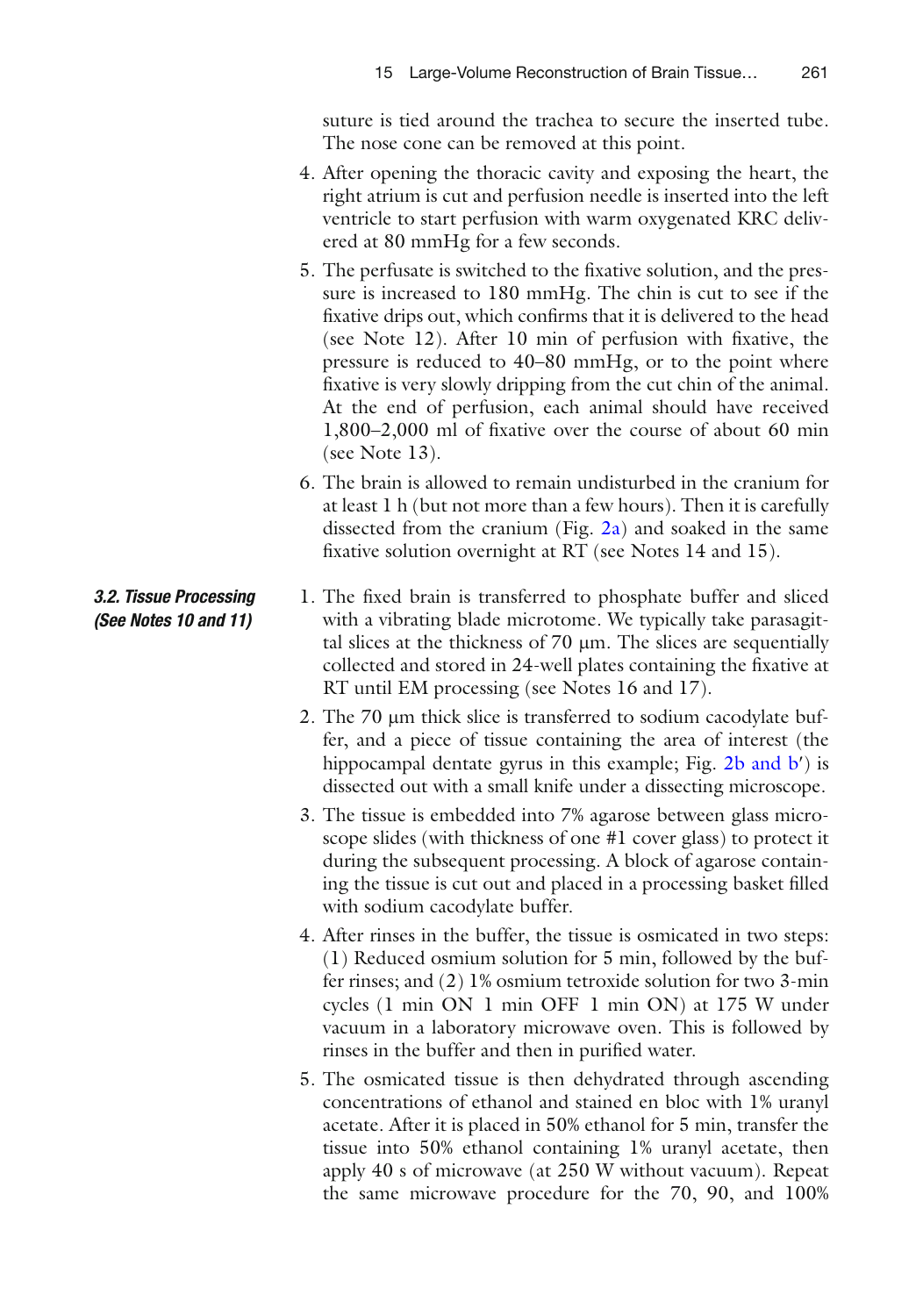ethanol solutions (each containing 1% uranyl acetate) and again for 100% ethanol (without uranyl acetate).

- 6. The tissue is placed on a rotator in mixtures of ethanol and propylene oxide (1:1 and then 1:2, 10 min each, followed by two exchanges of 100% propylene oxide over 30 min) and in filtrated with  $LX-112$  epoxy resin  $(1 h$  with a mixture of 1:1 = propylene oxide:resin, then overnight with 1:2 = propylene oxide:resin, followed by three exchanges of 100% resin over 3 h).
- 7. The tissue is arranged into the Chien mold such that one edge is parallel to the granule cell layer ("cross-section face" or C in Fig.  $2c$  and  $c'$ ) and the other edge perpendicular to it ("longitudinal face" or L in Fig.  $2c$  and  $c'$ ). This arrangement allows for subsequent ultrathin sectioning of the tissue from two directions: one with longitudinally sectioned dendrites and the other at precise locations in the field with cross-sectioned dendrites (see Subheading 3.3).
- 8. The epoxy-embedded tissue is cured in a laboratory oven at  $60^{\circ}$ C for 48 h (see Note 18).

We typically cut 200–300 serial sections at 45 nm thickness from a target location  $(35)$ . However, there is no particular limit to the number of serial sections that can be obtained and imaged other than the skill of the operator and time (see Notes 19 and 20). Here, an example illustrated in Fig. [2](#page-6-0) shows a strategy to target the middle molecular layer of the hippocampal dentate gyrus at 125 µm from the top of the granule cell layer, such that the granule cell dendrites are cut in the cross-section plane. This targeting strategy can easily be adopted to collect serial sections from other brain areas.

- 1. On an ultramicrotome, the block of epoxy-embedded tissue is secured on a vise-style chuck and trimmed perpendicular to the granule cell layer to expose the tissue on the "longitudinal face" (i.e., along or parallel to the dendritic arbor traversing the molecular layer; L in Fig.  $2c$  and  $c'$ ). An ultrathin section is collected and used to locate the target area for serial-sectioning (Fig. [2d](#page-6-0)). Tissue quality is also evaluated in this test-thin section in the electron microscope.
- 2. Turn the block 90° in the chuck (i.e., parallel to the granule cell layer), and trim it on the "cross-section face" (C in Fig. [2c](#page-6-0)  and  $c'$ ) to the target region of interest. Cut an ultrathin section of the "cross-section face," which is used to place the final block face (step 4; Fig. [2f\)](#page-6-0). Also cut another ultrathin section from the "longitudinal face" to confirm that you have reached the target location (Fig. [2e](#page-6-0)). It may be necessary to repeat steps 1 and 2before the block face reaches the target.

 *3.3. Ultramicrotomy and Post-section Staining ( see Notes 10 and 11 )*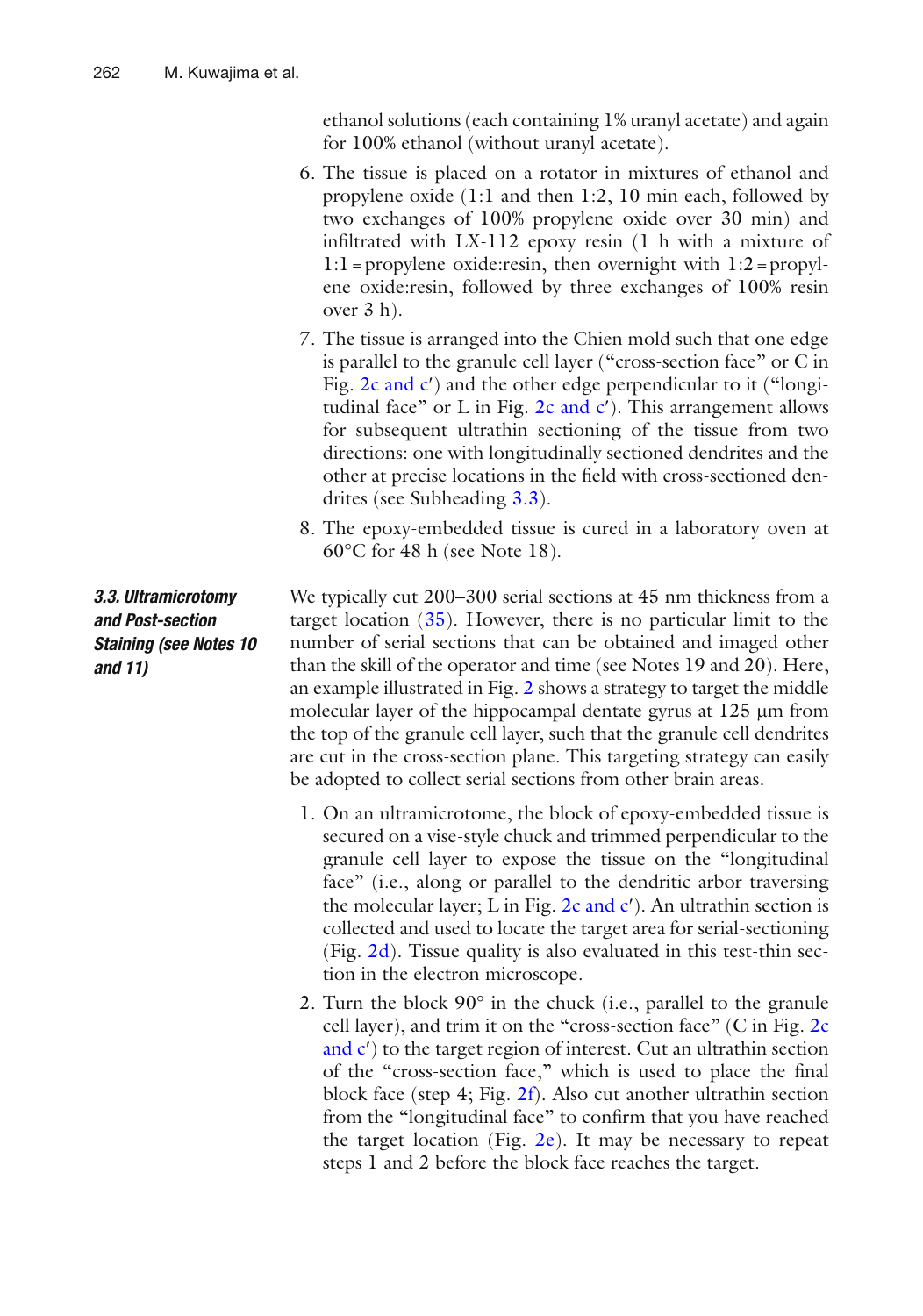- 3. Pioloform-coated slot grids are prepared the day before cutting serial sections (see Note 21). Glass microscope slides are cleaned with 70% ethanol and purified water, then coated with 20% saturated aqueous solution of Alconox detergent. The slides are scrubbed dry with Ross lens tissue after each step of cleaning and coating. Using a clean film casting device, Pioloform film is casted onto the slides from a 0.7% chloroform solution of Pioloform F (see Note 22 ). After being dried in a jar with desiccant, the film is floated on a surface of still water, and slot grids are placed on the film showing a uniform silver interference color (see Note 23). Secure the grids onto the film by tapping them on the edges with forceps, pick up onto Parafilm-wrapped glass slides, and air-dry overnight in a petri dish (see Note 20). The quality of the Pioloform film should be checked under EM.
- 4. The block face (shaded area in Fig. [2f](#page-6-0)) is trimmed into a trapezoid shape with a DiATOME cryotrim 20 knife so that the resulting size of the ultrathin sections would be about 70  $\mu$ m × 200  $\mu$ m (see Note 24). The block face should protrude from the rest of the block by  $20-30 \mu m$  (see Note 25). One corner of the block face is trimmed with the knife turned 20° laterally, such that the resulting edge becomes perpendicular to the block face (top-left corner of the block face, marked by asterisk in Fig.  $2f, f',$  $2f, f',$  and h). Because the position of this corner relative to the tissue remains constant throughout the series, it later serves as a reference point during imaging (Figs.  $2h$  and  $3d$ ).
- 5. A DiATOME ultra 35 knife is used to cut a series of serial sections with the thickness of 45 nm on an ultramicrotome (see Note 26). The ultramicrotome (u in Fig. [2g\)](#page-6-0) is placed in a Plexiglas enclosure (e in Fig. [2g\)](#page-6-0) on an air table (t in Fig. [2g\)](#page-6-0) in a dedicated room to minimize variations in section thickness caused by vibration, air flow, or humidity and temperature changes. As the serial sections are cut, they should begin to form an unbroken straight ribbon on the water surface. Once this is confirmed, the front window of the enclosure is shut, and a video display (d in Fig. [2g](#page-6-0)) is used to monitor the rest of the serial sectioning process.
- 6. When a sufficient number of sections are cut and the ultramicrotome is stopped, the ribbon is broken by tapping it with a fine eyelash into segments small enough to fit onto Pioloformcoated slot grids (see Notes 20 and 27).
- 7. After being collected on slot grids, the serial sections are airdried for a couple of hours by placing each grid vertically into a notch on the wax surface of the grid staining dish. Droplets of saturated aqueous solution of uranyl acetate are applied to the section side of the grids with a disposable syringe and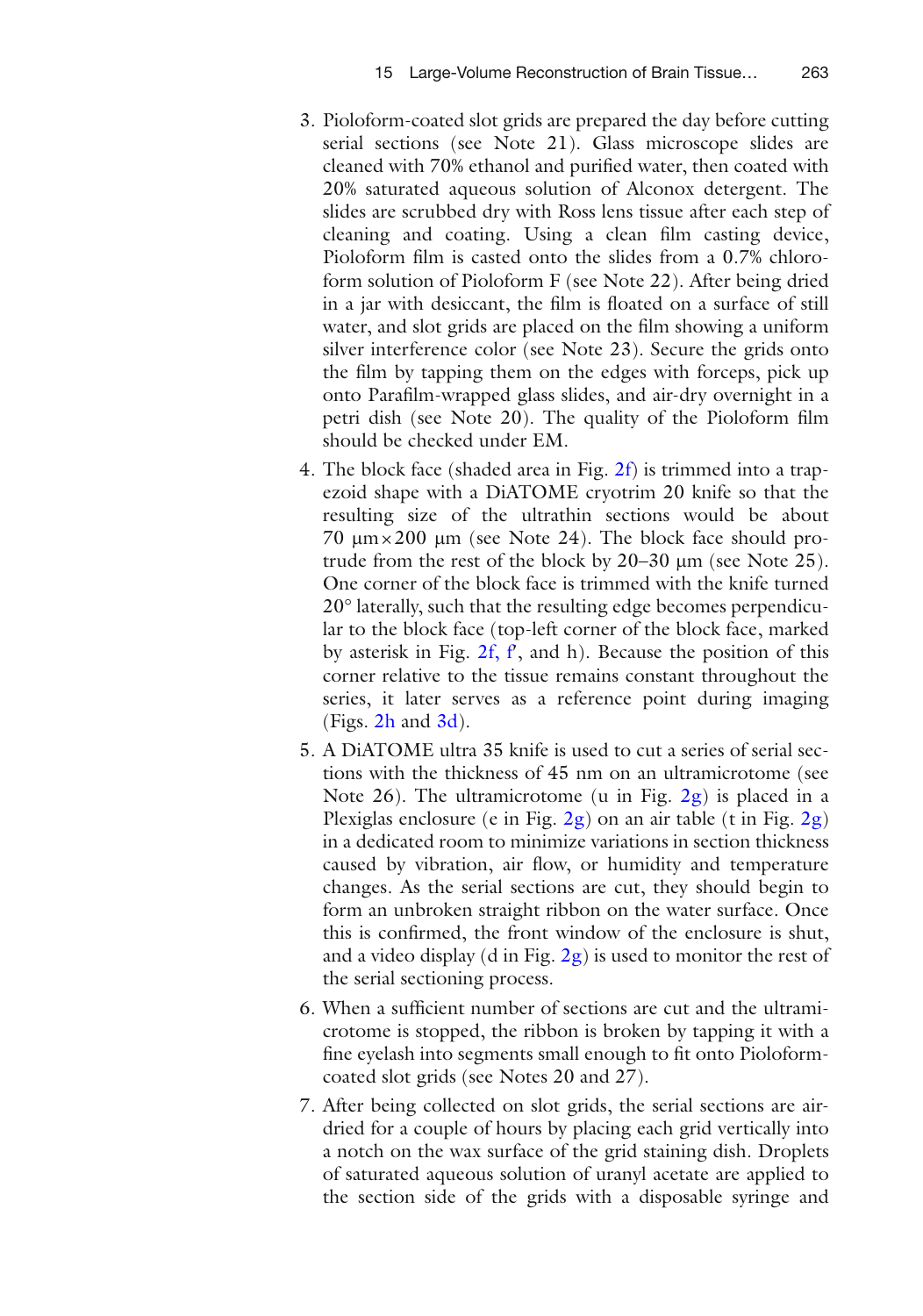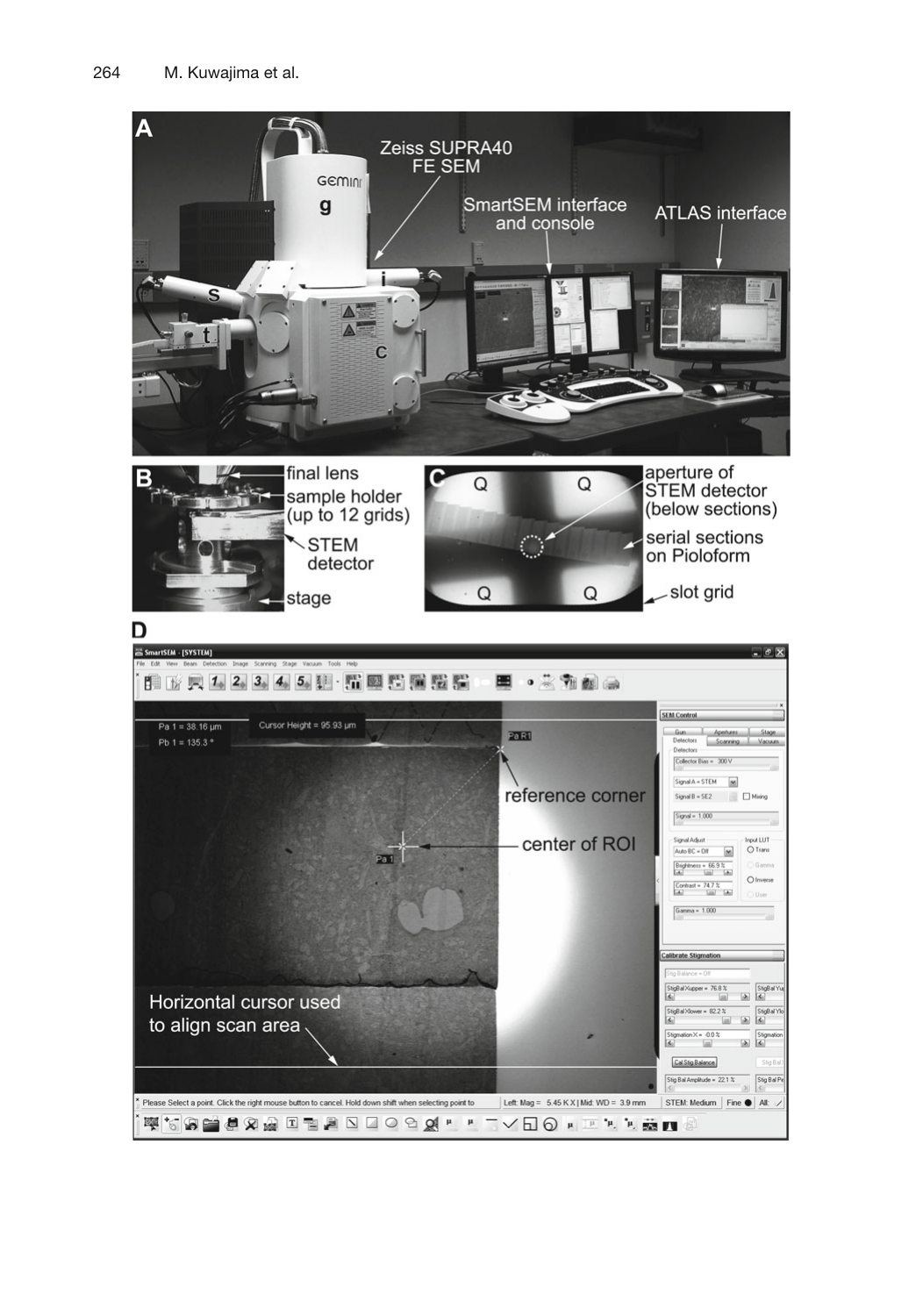<span id="page-12-0"></span>syringe filter, and the lid is closed to stain the sections for 5 min. The grids (still kept on the wax surface of the staining dish) are then rinsed at least five times by pouring purified water into the dish. After the last rinse, use small pieces of filter paper to remove excess water carefully from the grids so as not to touch the Pioloform film (see Note 20).

- 8. The serial sections are then stained with Reynolds' lead citrate (36). This must be done in a  $CO_2$ -free environment to prevent lead precipitation artifacts: place a few NaOH pellets in the dish (see Note  $28$ ) along with a piece of  $55$  mm diameter filter paper soaked with 0.02 N NaOH solution so that it will stick inside of the lid. Droplets of the lead citrate solution are applied to the section side of each grid, and the lid is closed to stain for 5 min. The NaOH pellets are then removed, and the grids are rinsed first with  $0.02$  N NaOH solution followed by at least five exchanges of purified water. As in the previous step, filter paper is used to remove excess water from the grids, which are then completely air-dried (preferably overnight) before EM imaging (see Note 20). For a long-term storage, the grids containing serial sections should be placed in grid boxes in a dry environment.
- 1. Grids containing the series, along with a grating replica grid, are loaded in the specimen chamber of the SEM (c in Fig. 3a) on a 12-grid holder (Fig. 3b).  *3.4. Serial Section Imaging and Analysis*
	- 2. Set up the SEM and the STEM detector for final imaging on the SmartSEM interface: While viewing through the TV camera, adjust working distance between the specimen and final lens to 4–5 mm. Insert the detector and adjust working distance between the detector and the specimen to 4–5 mm. Set the accelerating voltage to 28 kV in high-current mode with a 20 or 30 µm aperture. Switch to viewing with the STEM detector, and align its aperture to the center of field (Fig.  $3c$ , d).

Fig. 3. (a) Zeiss SUPRA 40 field emission scanning electron microscope is equipped with a secondary electron detector (s), an in-lens detector (i), and a retractable detector for transmitted electrons (STEM detector; t). The column (g) contains the gun assembly and objective lenses. The specimen chamber door (c) slides open outward with the stage. The SEM is controlled through the SmartSEM interface and console (keyboard and joysticks can be seen in front of the monitors), or the integrated ATLAS system for large-field imaging. (**b**) TV camera view of the specimen chamber showing the arrangement of the final lens, STEM detector, and sample holder clipped onto the stage. Working distance is 4–5 mm between the final lens and the specimen, as well as between the specimen and the detector. (c) Low-magnification STEM image of an entire slot grid containing serial sections. Below the sections, the aperture of the STEM detector can be seen ( *circle* with *dotted line*), which must to be aligned to the center of the field. Four quadrants (Q) of the detector element are also used for imaging. Imaging mode (normal or inverted) can be set for each detector element on the SmartSEM interface. ( **d** ) A screenshot image of the SmartSEM interface, showing a low-magnification  $(x5,450)$  STEM image of serial sections. The interface has a variety of useful measurement and annotation tools, which are used to navigate to the ROI from the reference corner of each section. The bright circular area seen in the center of the field is the aperture of the STEM detector. The distance between the two horizontal cursor lines is about  $96 \mu m$ .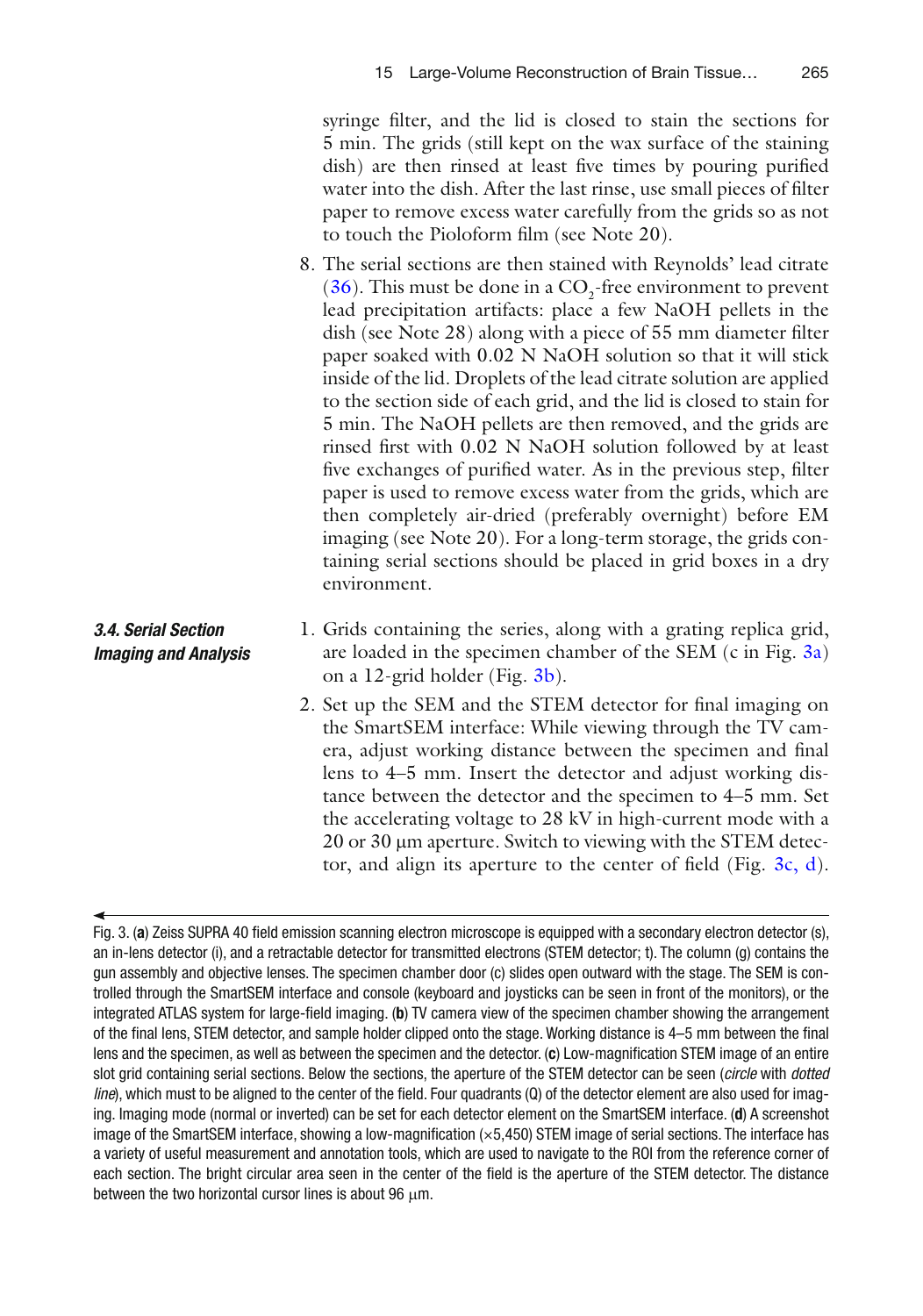In the "STEM control" window, set the central bright-field detector to "normal" and the dark-field quadrants to "inverted" (Fig. [3c](#page-12-0)). Perform source, aperture, and column alignments, and astigmatism compensation. Set backlash options for rotation and *X*– *Y*, and lock-out beam shift function.

- 3. Evaluate serial section grids: With the in-lens secondary electron detector at 5 kV, take low-magnification inverted-histogram images of the entire serial sections in each grid (Fig.  $2h$ ). These images reveal defects in the sections and Pioloform film (e.g., large folds, tears, holes, and staining artifacts) that would affect the specimen drift rate, as well as alignment and quantitative analyses of the series images. Large tissue structures such as capillaries and cell bodies can also be identified in these lowmagnification images.
- 4. Select regions of interest (ROI) to be imaged: Take images at a higher magnification (covering anticipated size of final image area) of several sections in the center of the series to select potential regions of interest based on experimental criteria. Survey the low-magnification images from the previous step to minimize flaws in the ROI.
- 5. Define imaging parameters in the "Mosaic Setup and Execution" window of ATLAS interface. This includes: field size (e.g., a single field at  $32,000 \times 32,000$  pixels), pixel size (typically 2 nm), dwell time of the scanning probe (usually 1,200–1,400 ns), auto focus frequency (every tile) and area (FOV ratio = 350% of pixel area), auto brightness frequency (every tile) and area (FOV ratio = 1,200% of pixel area), power options (EHT off when series is complete), and file storage location (this can be on a network).
- 6. Brightness and contrast settings: When imaging locations are marked in the next step, ATLAS will record not only the location coordinates, but also settings of scan rotation, focus, astigmatism, brightness, and contrast of the image at the time of marking. When serial imaging is initiated, the stage is translated to bring the ROI to the center of the field, and an auto focus routine is carried out starting at the brightness and contrast levels recorded during location marking. During the auto focus routine (as of version 3.5.2.385 of ATLAS), the SEM repeatedly scans the center of the ROI (area size specified in the "Mosaic Setup and Execution" window in step 5), which causes brightening of the scanned area relative to the rest of ROI. Therefore, if the image histogram was already equalized at the time of location marking, the auto focus scan area might become completely bleached. This causes the auto focus to fail (because there would be no contrast to focus on) and/or renders a small area at the center of final images unusable. In order to avoid this, the initial brightness setting needs to be estimated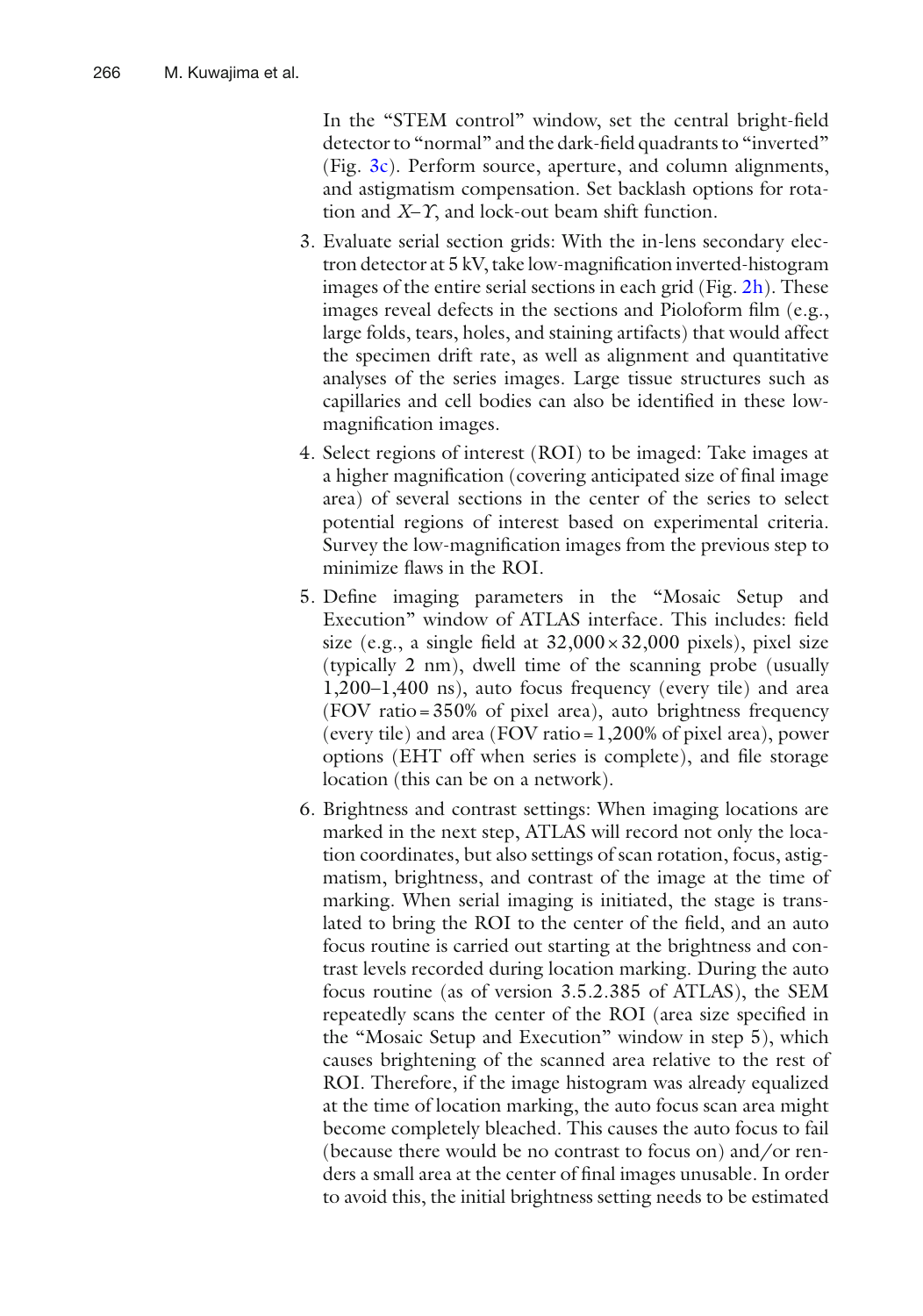for the focus scan area (i.e., the entire image will be darkened), such that the area would retain gray pixels during the auto focus routine. Also determine the detector contrast setting for the series by imaging the first section somewhere outside of the ROI at final dwell time, while monitoring the live histogram on ATLAS (histogram seen in Fig. [4a\)](#page-16-0).

- 7. Mark stage locations for serial imaging. In the "Mosaic Setup and Execution" window, click "Do Stage Backlash" to perform full backlash before beginning, and make sure to select "Auto-backlash on add." In the SmartSEM interface, use angle and distance from the reference corner to navigate to the center of the ROI (Fig. [3d\)](#page-12-0). Use scan rotation to keep each ROI in the same orientation. Then use the ATLAS interface to add the location in the "Mosaic Setup and Execution" window. Sequentially navigate to the same ROI in the following sections to add all imaging locations. Make sure to include the grating replica grid in the series so that the pixel size can be verified for the subsequent image analyses in RECONSTRUCT software (see Notes 29–32).
- 8. Click "Execute" in the "Mosaic Setup and Execution" window to start imaging.
- 9. Initial evaluation of serial images: Import the images into FIJI software, and use the TrakEM2 plug-in to apply rigid alignment on the series  $(32)$ . Check for defects such as stage translation errors and soft focus, and determine sections to be reimaged. Figure [4b](#page-16-0) illustrates one such section as viewed in TrakEM2.
- 10. Retake images (typically 5% of all images) and insert them into the series in FIJI/TrakEM2. Realign the new images manually and propagate the new rigid alignment to the rest of the series (or simply rerun the rigid alignment on the entire series).
- 11. Project the entire series (down-sampled to a larger pixel size) in FIJI (Fig.  $4c$ ), or flip through the serial images in TrakEM2, to locate and determine the size of the area to be cropped. The middle part of the series (e.g., 100 middle sections in a 200-section series) should contain very few or no defects (e.g., folds and tears).
- 12. Stack-crop the series in FIJI/TrakEM2 to desired size, shape, and location.
- 13. Use TrakEM2 to apply affine and elastic alignment on the cropped series and equalize the histograms.
- 14. Import the images in the RECONSTRUCT software and manually fine-tune alignment. Calculate pixel size using the grating replica image. Also estimate the section thickness using the cylindrical mitochondria method  $(37)$  (see Note 33).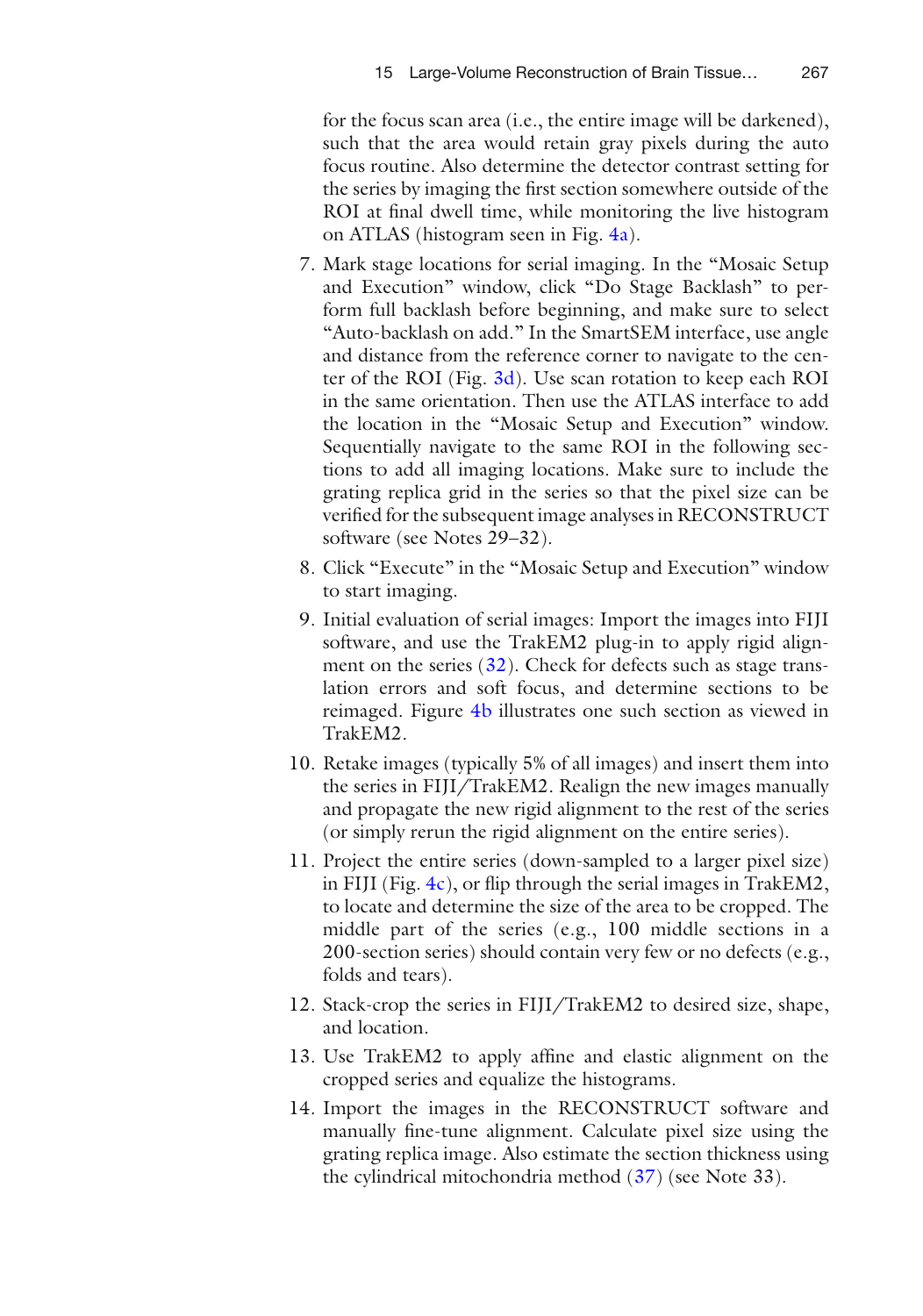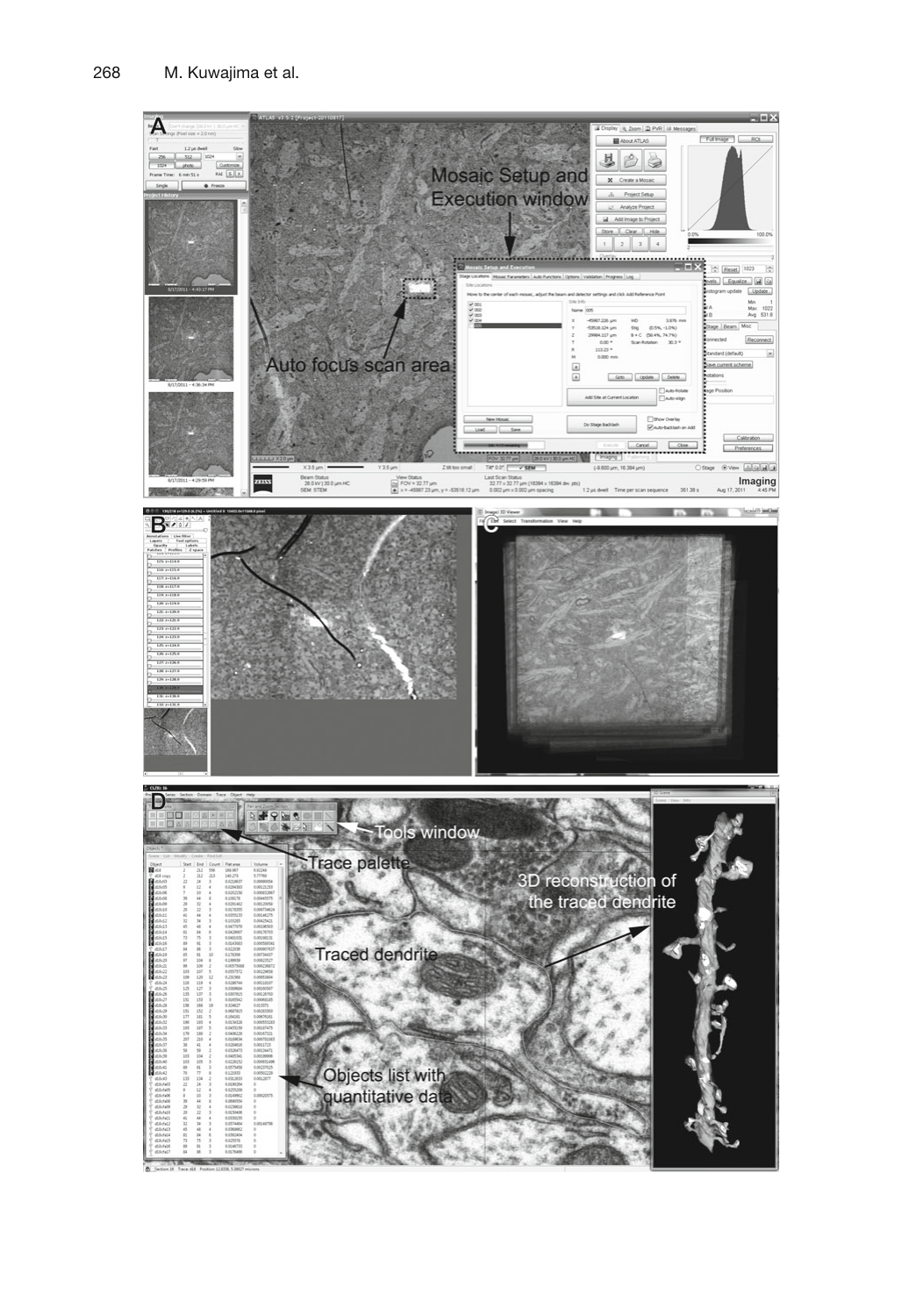<span id="page-16-0"></span> 15. Use the RECONSTRUCT software to trace structures of interest (e.g., dendrites, postsynaptic density, synaptic vesicles, etc.) and generate 3D reconstructions and quantitative data of traced structures (e.g., area of the PSD) (Fig. 4d). The quantitative data are exported as CSV files for further statistical analysis. 3D reconstructions of the segmented structures can be exported as VRML or XDF files for further rendering and modeling.

#### **4. Notes**

- 1. This perfusion method can be adopted for juvenile rats or adult mice. Due to their small size, tracheotomy and artificial ventilation are not performed. Therefore, time between cutting the diaphragm (i.e., loss of breathing) and perfusion with fixative must be as short as possible (30 s or less) to minimize hypoxic damage to the brain tissue  $(33)$ . The maximum pressure of 120 mmHg should be sufficient, instead of 180 mmHg. Use a 16-gauge needle for perfusion.
- 2. The use of halothane has been discontinued in the U.S., in favor of isoflurane.
- 3. If a vaporizer and ventilator are not available, prepare a nose cone by placing a gauze pad into a 50 ml conical tube, to which  $\sim$ 0.5 ml of halothane or isoflurane is added. This is used to maintain anesthesia during the perfusion procedure. As in Note 1, time between cutting the diaphragm and fixative perfusion must be as short as possible to minimize hypoxic damage.
- 4. To avoid precipitation during KRC preparation,  $\text{Na}_2\text{CO}_3$  must first be dissolved in  $\sim$ 100 ml of purified water and added to the buffer slowly  $(-2 \text{ ml at a time})$  while maintaining pH between 7.5 and 8 with 1 N aqueous solution of HCl.
	- 5. When stored at 4°C, glutaraldehyde in the stock solution forms large polymers over time, which reduces its ability to penetrate the tissue during perfusion. These polymers also react with

Fig. 4. ( **a** ) A screenshot image of the ATLAS interface during serial imaging. The Mosaic Setup and Execution window is used to set up a run of serial imaging (see step 5 of Subheading [3.4](#page-12-0)), as well as to monitor the progress. Auto focus scan area can also be seen as a *bright rectangle* in center of the ROI, which is about 32  $\mu$ m  $\times$  32  $\mu$ m for this image. (**b**) A screenshot image of TrakEM2 after rigid alignment of a serial section series. Each section is represented as a "Layer" on the left side of the screen. The main window displays an image of the current layer, which in this case is one with soft focus because the auto focus scan fell onto the fold ( see Note 29 ). The sections from which such suboptimal images were taken are then reimaged for replacements. ( **c** ) An entire serial section series is viewed in FIJI (3D Viewer) software after rigid alignment with the TrakEM2 plug-in. FIJI is also used to project the stack in order to identify and crop areas with minimal flaws. (d) A screenshot image of RECONSTRUCT software, which is used to fine-tune alignment, trace structures of interest in the serial images, and generate quantitative data and 3D reconstructions.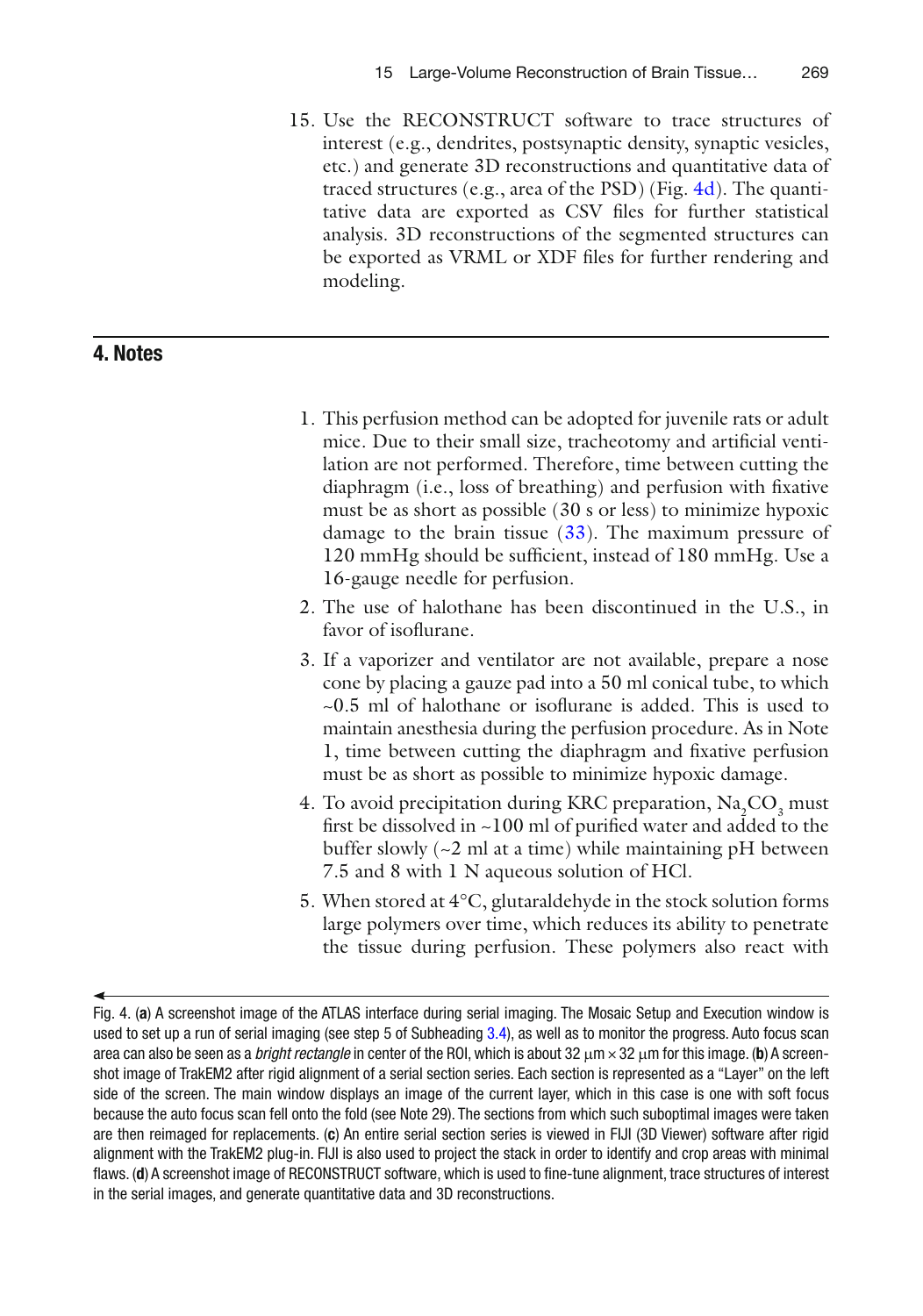osmium tetroxide to generate pepper-like precipitates. To prevent these artifacts, the stock solution should be placed at RT for 3 days prior to preparing the fixative solution.

- 6. For each run of tissue processing, prepare fresh working solutions of osmium tetroxide from a stock solution (4% aqueous) sealed in glass ampoules under dry nitrogen gas. The stock solution has a pale yellow color. Discard if it appears purple.
- 7. Because ethanol readily absorbs atmospheric water, a fresh bottle of 100% ethanol should be used for each run of tissue processing that requires dry ethanol.
- 8. All glassware for lead citrate preparation must be as clean as possible to prevent precipitation. 10% aqueous solution of nitric acid can be used for this purpose, followed by extensive rinses with purified water.
- 9. The FIJI software could also be used for segmentation and 3D reconstruction of neuropil. Tutorials on FIJI/TrakEM2 are available on the FIJI website  $(http://fiji.sc/).$
- 10. For all procedures before EM imaging (except for ultramicrotomy), wear appropriate protective clothing. All hazardous waste is contained and disposed of according to local regulations.
- 11. Perfusion-fixation and tissue processing procedures are performed in a well-ventilated area. For perfusion-fixation, an intake for the air ventilation system can be extended to the work surface so as to avoid unnecessary exposure to fumes from the anesthetic and aldehydes. A necropsy table with down-draft would be optimal for perfusion-fixation. Alternatively, all procedures can be performed in a chemical fume hood.
- 12. Aside from the cut chin, other signs of a good perfusion are: (1) the feet and tail are pale white, and (2) the tail is stiff down to its tip.
- 13. Do not allow the fixative bottle to become empty because that could cause air to be perfused into the brain.
- 14. A well-perfused brain will appear light-gold and have no hematomas or blood in the vessels. A poorly perfused one will have a pink tinge and/or blood apparent in the vessels or hematomas.
- 15. Time between the end of perfusion and epoxy embedding should be as short as possible to achieve good ultrastructural preservation.
- 16. When slicing the fixed brain with a vibrating blade microtome, the thickness should not exceed  $100 \mu m$  in order to achieve optimal penetration of osmium tetroxide solutions during the subsequent processing.
- 17. Although perfusion-fixed brain tissue is used as an example in this chapter, the same tissue processing method can also be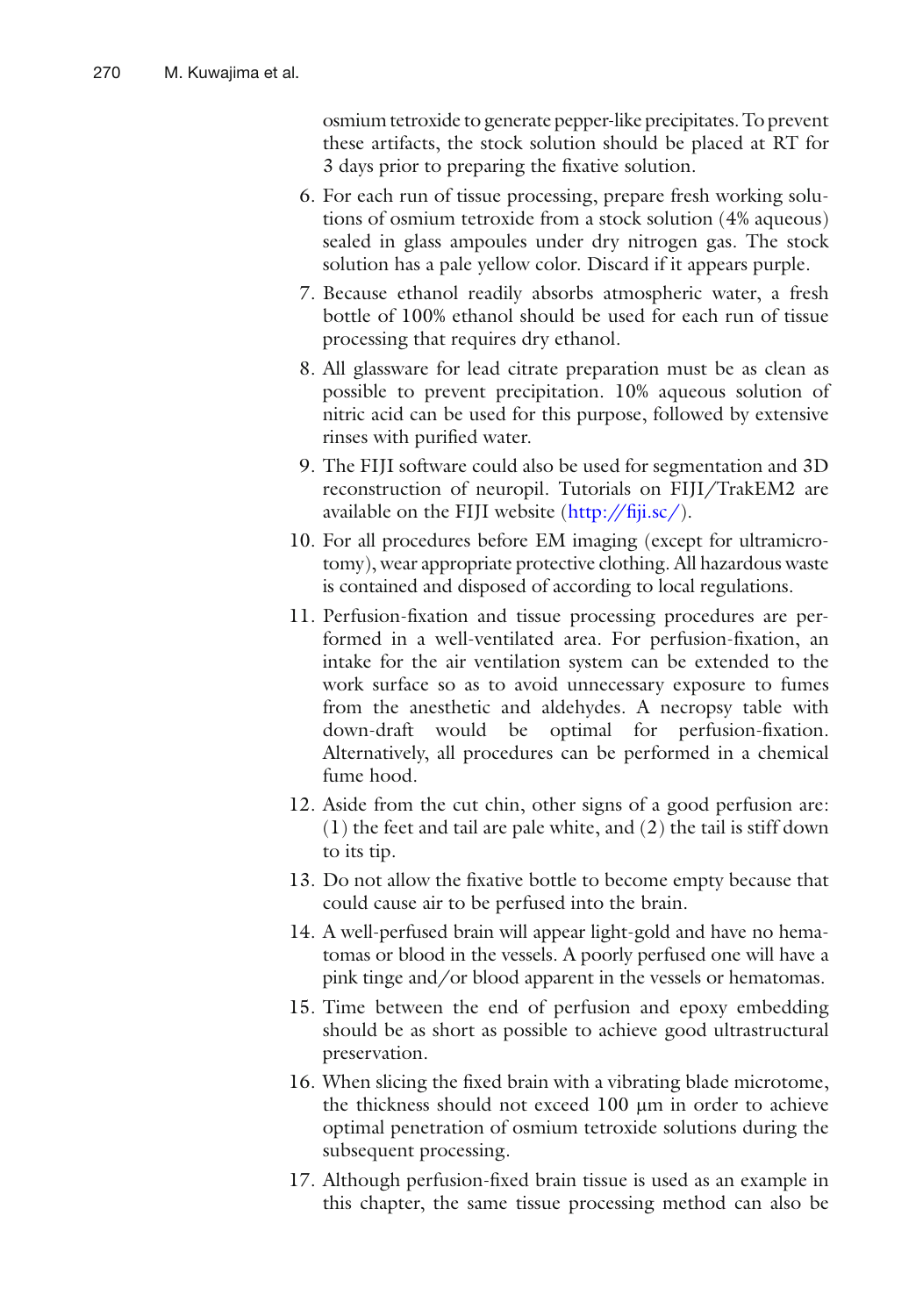used for brain slice preparations after microwave-enhanced chemical fixation  $(13, 34, 38)$ .

- 18. Hardness of epoxy resin and, therefore, the cutting property of blocks can be adjusted by changing the amounts of monomer components. This is described in the manufacturer's instructions, as well as by Luft  $(39)$ . Blocks that are "hard", as described in the instructions, seem to produce serial sections of good quality.
- 19. A 35° diamond knife with a larger water vessel (DiATOME ultra 35 Jumbo) can be used to collect a longer series of serial sections.
- 20. A detailed description of serial sectioning (including video) is also available in Harris et al.  $(35)$  and on our website (http:// synapses.clm.utexas.edu/).
- 21. Select a day with low humidity or use a room with a dehumidifier to coat grids. High humidity seems to diminish film quality.
- 22. Rinse the film casting device with chloroform and air-dry overnight before use. Also clean the grids by sonicating them in ethanol, then in three exchanges of chloroform (5–10 min each). Spread the grids in a single layer on a petri dish lined with filter paper to air-dry completely.
- 23. Concentration or drain rate of the Pioloform solution can be adjusted to optimize the film thickness.
- 24. The wider the block face is, the more likely it is to introduce wrinkles and tears in the serial sections when they are picked up on grids.
- 25. The block face with its height in this range  $(20-30 \,\mu m)$  is more stable and provides more uniform sections. The block can be re-trimmed to acquire longer series.
- 26. Using a DiATOME ultra 35 knife reduces tissue compression compared to a ultra  $45$  knife  $(35)$ .
- 27. Typically, a series of 200 serial sections of this size (70  $\mu$ m × 200  $\mu$ m) will require about 10 grids.
- 28. A small piece of Parafilm can be used to keep the NaOH pellets from coming into contact with the grids in the staining dish.
- 29. It is useful to check on serial image acquisition after a day or overnight to catch and rectify problems, so calculate imaging time and number of images accordingly. These problems include changes in astigmatism and objective axis alignment.
- 30. Avoid a fold, tear, or artifact in the center of ROI because auto focus may fail if these flaws are included in the focus area (Fig. [4b\)](#page-16-0).
- 31. The marked location can be saved on the computer running ATLAS. This can be useful for navigating back to sections that need to be reimaged later (see step 10).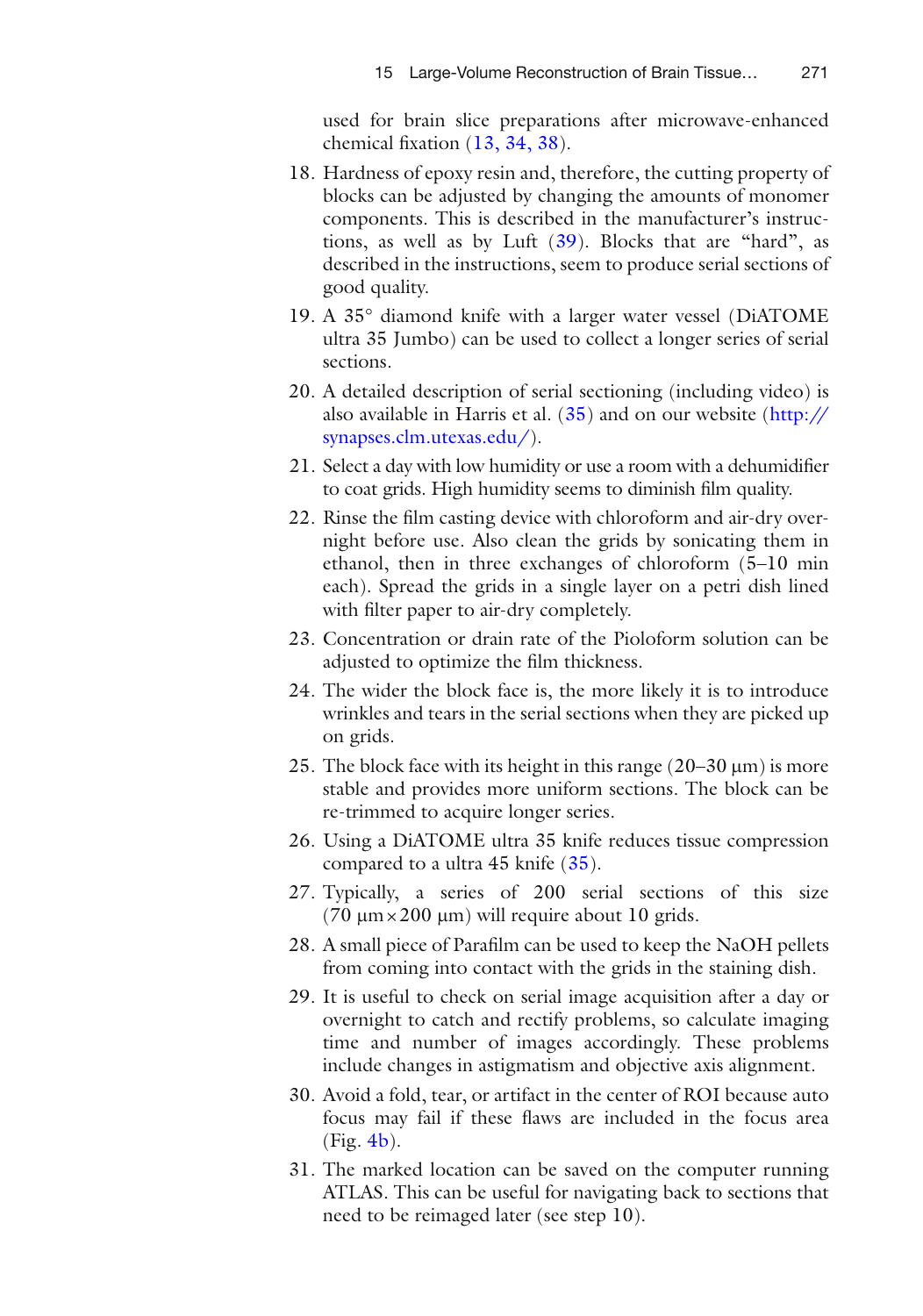- <span id="page-19-0"></span> 32. Imaging at 16-bit extends the gray levels so that areas of tissue obscured by auto focus (i.e., brightened) or folds in Pioloform film (i.e., darkened) may still be recovered by image processing. This also increases the file size of each image, but the rest of image processing (e.g., alignment) and analysis can be performed after converting the images to 8-bit.
- 33. This method uses the ratio of the maximum diameter of longitudinally sectioned mitochondria (or other cylindrical objects) to the number of serial sections they span  $(37)$ . The section thickness can also be estimated directly with a color 3D laser confocal microscope  $(40)$ . Never use the nominal section thickness (i.e., the feed setting on the ultramicrotome) to calibrate a serial section series in RECONSTRUCT because the actual thickness almost always shows slight variations from it.

#### **Acknowledgment**

We thank Drs. Cliff Abraham and Jared Bowden for tissue samples from which images in the Figs. 2, 3, and 4 were taken. We also thank Laurence Lindsey for help with computational tools and Patrick Parker for help in preparing the manuscript. This work was supported by the US National Institutes of Health grants NS021184, NS033574, and EB002170 to K.M.H. and the Texas Emerging Technology Fund.

#### **References**

- 1. Gray EG (1959) Electron microscopy of synaptic contacts on dendrite spines of the cerebral cortex. Nature 183:1592–1593
- 2. Palay SL, Palade GE (1955) The fine structure of neurons. J Biophys Biochem Cytol 1:69–88
- 3. Novikoff PM, Novikoff AB, Quintana N, Hauw JJ (1971) Golgi apparatus, GERL, and lysosomes of neurons in rat dorsal root ganglia, studied by thick section and thin section cytochemistry. J Cell Biol 50:859–886
- 4. Spacek J, Lieberman AR (1974) Ultrastructure and three-dimensional organization of synaptic glomeruli in rat somatosensory thalamus. J Anat 117:487–516
- 5. Thaemert JC (1966) Ultrastructural interrelationships of nerve processes and smooth muscle cells in three dimensions. J Cell Biol 28:37–49
- 6. Williams RC, Kallman F (1955) Interpretations of electron micrographs of single and serial sections. J Biophys Biochem Cytol 1:301–314
- 7. Stevens JK, Davis TL, Friedman N, Sterling P (1980) A systematic approach to reconstruct-

ing microcircuitry by electron microscopy of serial sections. Brain Res 2:265–293

- 8. Bock DD, Lee WCA, Kerlin AM et al (2011) Network anatomy and in vivo physiology of visual cortical neurons. Nature 471: 177–182
- 9. Briggman KL, Helmstaedter M, Denk W  $(2011)$  Wiring specificity in the direction-selectivity circuit of the retina. Nature 471: 183–188
- 10. Anderson JR, Jones BW, Watt CB et al (2011) Exploring the retinal connectome. Mol Vis 17:355–379
- 11. Helmstaedter M, Briggman KL, Denk W (2008) 3D structural imaging of the brain with photons and electrons. Curr Opin Neurobiol 18:633–641
- 12. Mishchenko Y, Hu T, Spacek J, Mendenhall J,<br>Harris KM, Chklovskii DB (2010) Harris KM, Chklovskii DB (2010) Ultrastructural analysis of hippocampal neuropil from the connectomics perspective. Neuron 67:1009–1020